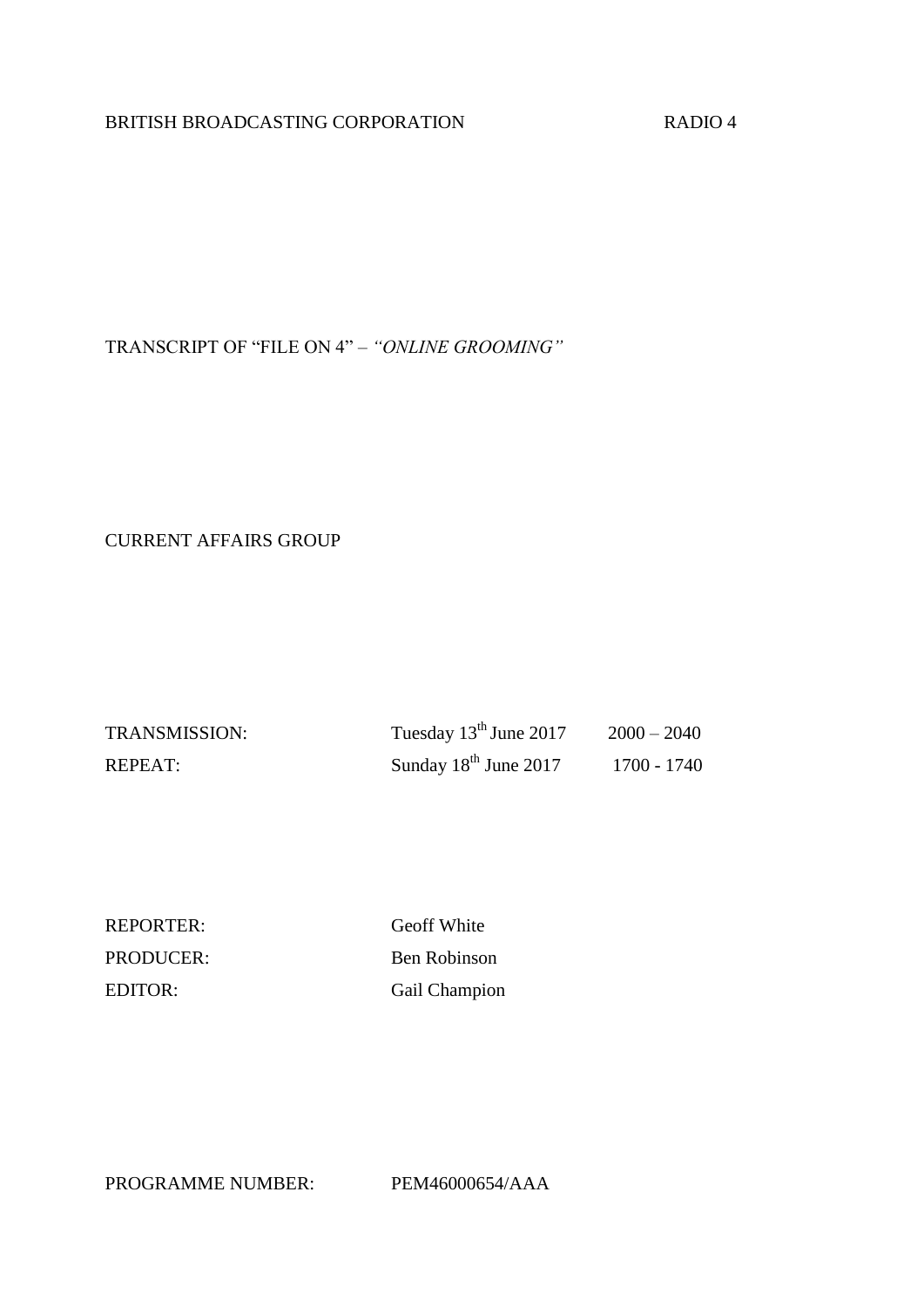# THE ATTACHED TRANSCRIPT WAS TYPED FROM A RECORDING AND NOT COPIED FROM AN ORIGINAL SCRIPT. BECAUSE OF THE RISK OF MISHEARING AND THE DIFFICULTY IN SOME CASES OF IDENTIFYING INDIVIDUAL SPEAKERS, THE BBC CANNOT VOUCH FOR ITS COMPLETE ACCURACY.

## "FILE ON 4"

| Transmission: | Tuesday 13 <sup>th</sup> June 2017 |
|---------------|------------------------------------|
| Repeat:       | Sunday 18 <sup>th</sup> June 2017  |
|               |                                    |
| Producer:     | <b>Ben Robinson</b>                |
| Reporter:     | Geoff White                        |
| Editor:       | Gail Champion                      |
|               |                                    |

### **MUSIC**

HAYWOOD: She asked me if she could stop at her friend's house. I said yes. She packed her things. Her dad, Martin, took her over there and that was it. It was the last time.

WHITE: Stephanie Haywood's daughter, Kayleigh, was killed after being groomed on Facebook. She was 15. Her father was the last family member to see her alive.

HAYWOOD: He dropped her off at the swimming baths, because she did lifesaving on a Friday, and that's where he would drop her off every Friday, and then they would walk just around the corner to her friend's house. But she never got there.

WHITE: Kayleigh lived in Measham in Leicestershire, with her parents and seven siblings, who thought of Kayleigh as a second mum.

HAYWOOD: She'd come in from school, she'd play with them, she'd ask me if she could bath the little ones, she'd take them to the park, draw with them , colour, etc.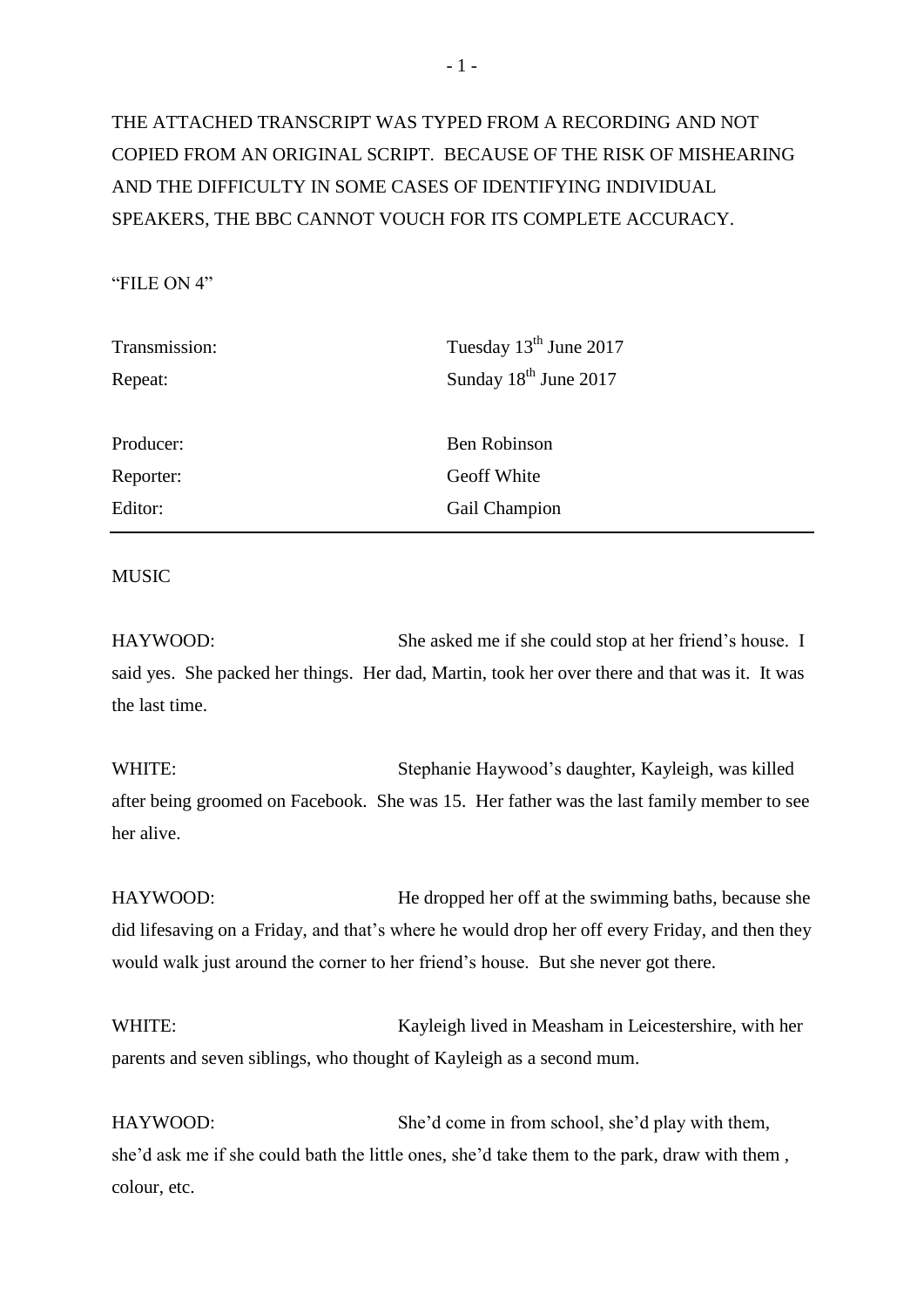| WHITE:<br>after?                                                                                                                                                                                                                                                                                                                                                          | So Kayleigh had quite a lot of people to be looking                                                                                            |
|---------------------------------------------------------------------------------------------------------------------------------------------------------------------------------------------------------------------------------------------------------------------------------------------------------------------------------------------------------------------------|------------------------------------------------------------------------------------------------------------------------------------------------|
| HAYWOOD:                                                                                                                                                                                                                                                                                                                                                                  | She did, yes, but they all loved her.                                                                                                          |
| WHITE:<br>her favourite subjects?                                                                                                                                                                                                                                                                                                                                         | What sort of stuff did she like at school? What were                                                                                           |
| HAYWOOD:                                                                                                                                                                                                                                                                                                                                                                  | Art. It was drawing and it was fashion drawing.                                                                                                |
| WHITE:                                                                                                                                                                                                                                                                                                                                                                    | Was she a big clothes person herself as well?                                                                                                  |
| HAYWOOD:<br>That's what she wanted to go on and do.                                                                                                                                                                                                                                                                                                                       | She was, yeah. Hair and beauty and things like that.                                                                                           |
| WHITE:<br>into that as a job?                                                                                                                                                                                                                                                                                                                                             | So she was thinking of that as a career, maybe going                                                                                           |
| HAYWOOD:<br>college and she had chosen hair and beauty.                                                                                                                                                                                                                                                                                                                   | She was. She'd done paperwork at school to go on to                                                                                            |
| WHITE:<br>Unknown to Stephanie, Kayleigh had been<br>communicating with a man online. Just two weeks later, those same messages would lead to<br>her rape and murder. Since then, Stephanie's campaigned to get social networks to raise their<br>minimum age from 13 to 16. She's also helped warn millions of people worldwide about the<br>dangers of online grooming. |                                                                                                                                                |
| HAYWOOD:<br>wouldn't like any family to go through what I've been through.<br><b>MUSIC</b>                                                                                                                                                                                                                                                                                | The police asked me if they could make a video<br>regarding Kayleigh's case and how quick social media can take a life, and I agreed because I |

WHITE: What kind of reactions have people had to it?

- 2 -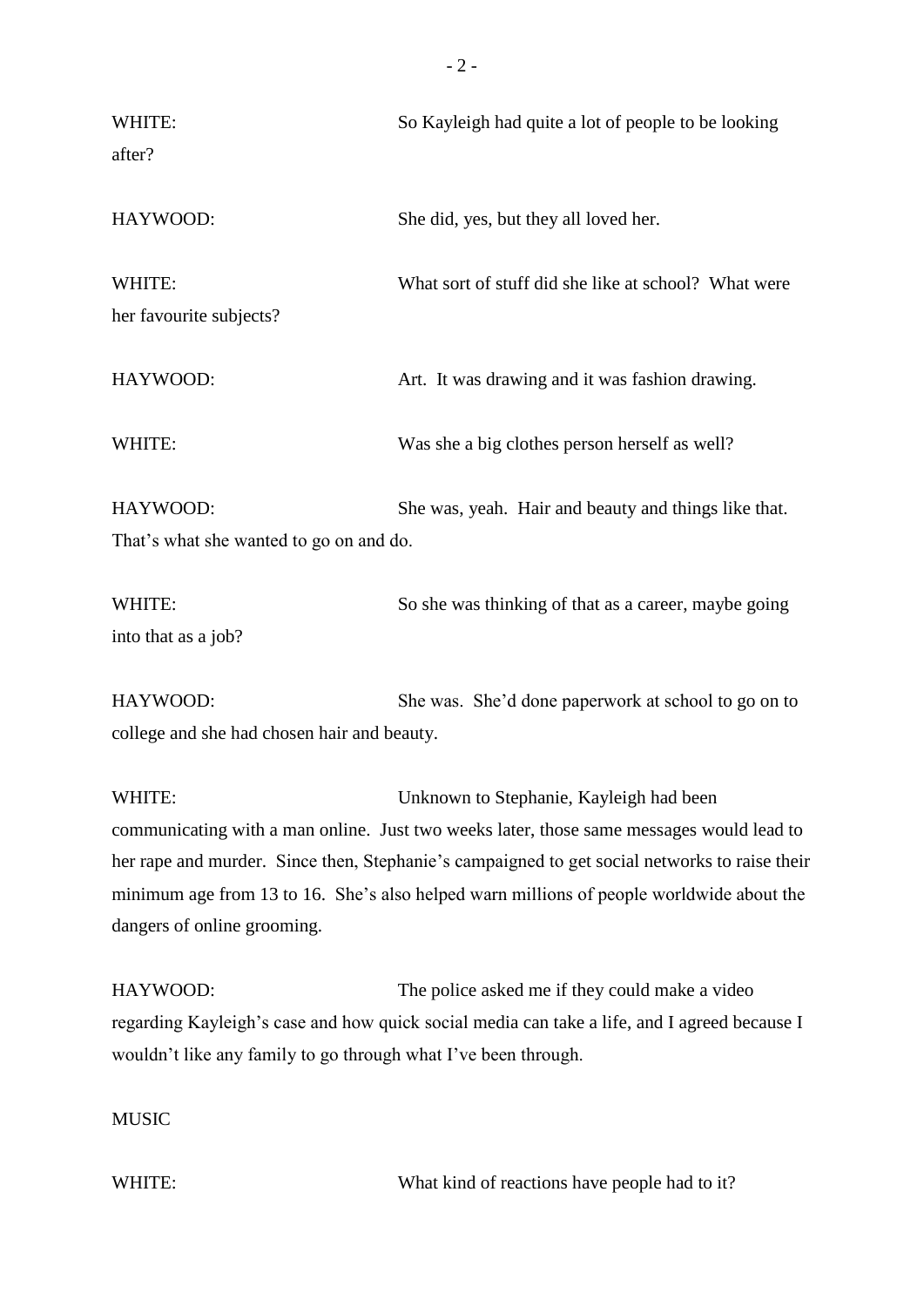HAYWOOD: Heartbreaking. People who are in the street have come up to me and said it's been overpowering, they've taken their children off social media and it's also scared the children and made them more aware.

WHITE: But should it be up to people like Stephanie to make kids more aware? Shouldn't the social media companies themselves be doing more to protect children? After all, Facebook alone has almost two billion users worldwide – many of them are young people, valuable targets for the advertisers who fill the tech companies' coffers. Social media sites are happy to capitalise on youngster' likes, shares and messages. But are they getting the message when it comes to online grooming?

LONGFIELD: We're leaving children without the tools, without the information to fend for themselves in a community which is largely dominated by a very small number of media giants, of companies that have power over so many aspects of their lives.

WHITE: Today on File on 4, we reveal the scale on which social media is being used to groom children. We've discovered its involvement over the last three years in more than 7,000 reports of sexual abuse against victims as young as three years old. We find convicted paedophiles hiding in plain sight on the world's biggest social network, and we hear Facebook's response to these serious allegations.

#### ACTUALITY OUTSIDE POLICE HQ

WHITE: So we've come to one of the Met's main HQ buildings here in West London. We've been invited to the morning briefing of the Child Sexual Exploitation Team. What this group do is they look at all of the reports that have come in from across the capital overnight. These are the most serious, the most concerning reports, and they try to work out what's happened, what the risk of harm is to the child and what needs to be done next.

MARSHALL: Morning everyone. Zena Marshall here, I'm the Detective Chief Inspector in charge of the Child Sexual Exploitation Team. So we've had seven new cases overall, five of these cases have got an online element to them. So Rob,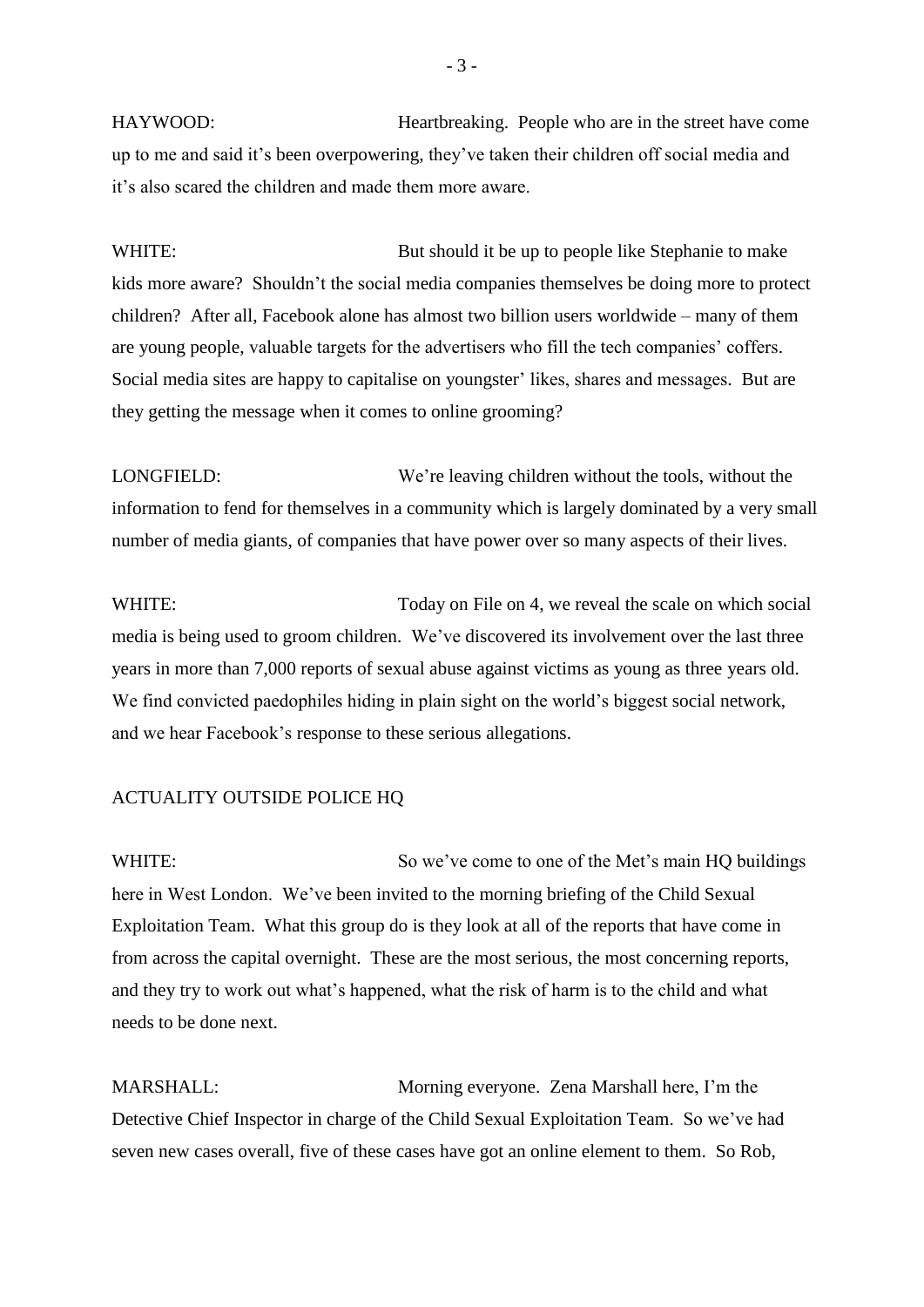MARSHALL cont: do you want to take us through the cases please?

ROB: Yes, so our first one is a West job, it's a 12 year old female who has disclosed to her school that she's been talking to an older male on the internet and she is concerned that she has then met him. It seems she has been communicating via online gaming and they've exchanged details social media wise. The male she had been communicating with online messaged her and asked for sexual pictures, which she sent him, and then he sent sexual pictures back as well before she stopped the conversation. The concern is she thinks it might be the same male who she bumped into on the street.

MAN: It looks to me that when she's uploaded the stuff, she's put her location there, so clearly this person could have tracked her down.

WHITE: In case after case, online communication and the use of mobile phones are critical factors.

MAN: 13 year old girl apparently has engaged in sexual activity with some boys that she met online, and some of that activity has been recorded on their mobile phones. They've used those images to try and control her and force her to engage in some criminal activity. She's talking about carrying knives, cash and drugs for these boys.

WHITE: None of this comes as a surprise to the Children's Commissioner, Anne Longfield, who's got a legal duty to protect the rights of children in England. She put together a report earlier this year on children's safety online.

LONGFIELD: My starting point is that the internet is a force for good, but it wasn't built for children. And a third of the users of the internet are children, so we need to make special accommodation, if you like, for them. Now what they told me was that they often found themselves coming across content that they didn't expect and they thought was nasty or distasteful; they sometimes found their own postings being used in ways that they weren't happy with.

 $-4-$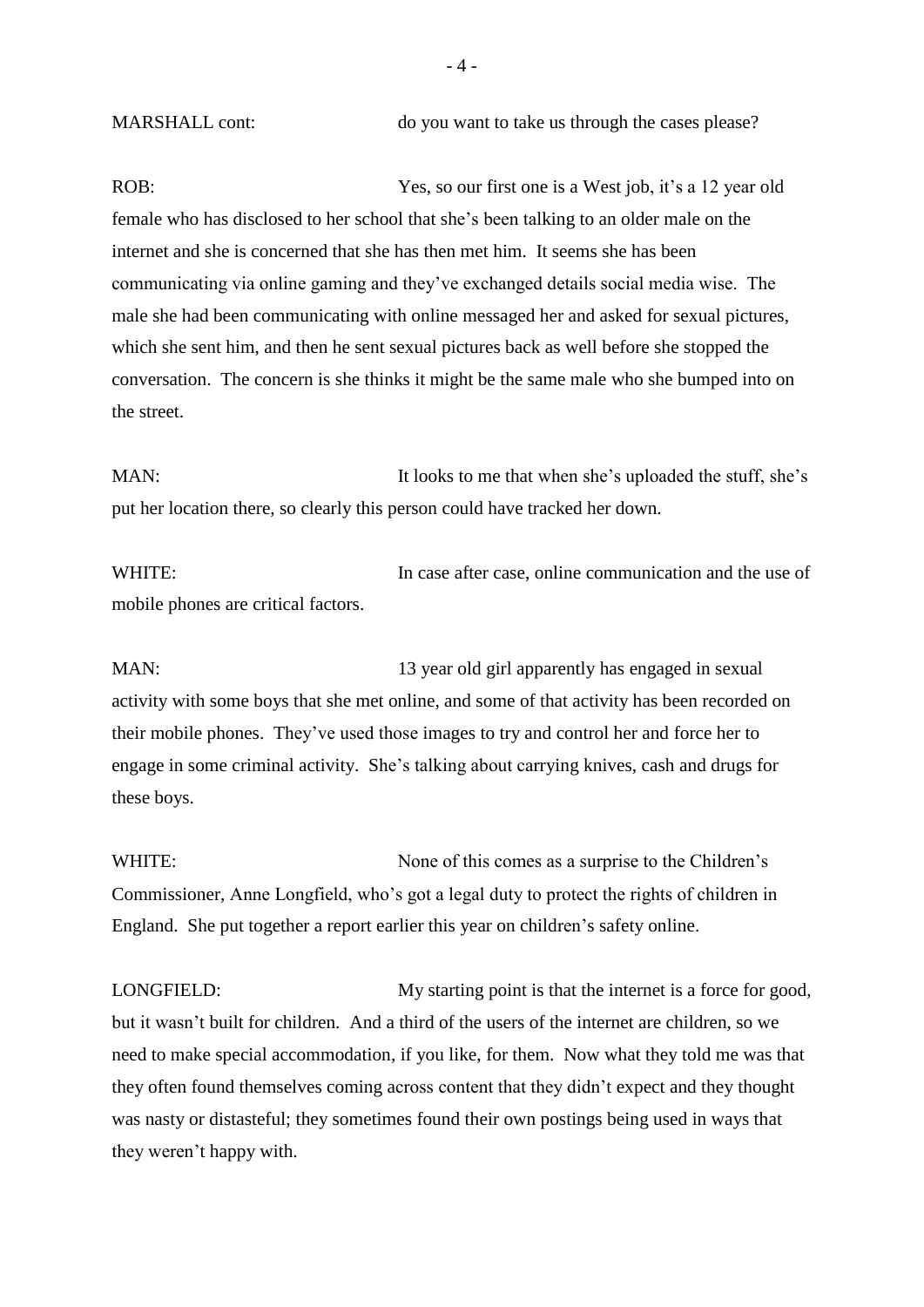# WHITE: Were there specific examples of that?

LONGFIELD: So there were specific examples. There are examples of children who were being approached by adults, asked for nude photos, things that anyone would believe was wrong, and again, nothing was done with that. There were children who found photos of themselves that had been used in other ways, children who had found content that they found very disturbing, and they felt, in the main, nothing was done about it.

| How do you react to that? |
|---------------------------|
|                           |

LONGFIELD: Well, I think that's appalling. We've got here social media giants that are built into every part of children's existence and those kids need to have some comeback on that.

WHITE: For some families, it's too late for comeback. Kayleigh Haywood's parents didn't find out she'd been groomed until she'd already gone missing and the police had arrived.

HAYWOOD: They came out and took a brief statement, then it clicked that her tablet was upstairs, and I fetched it down and there we see messages from Luke Harlow arranging to meet Kayleigh, and then it all unfolded from then.

| WHITE:                                                     | And so are you looking through the tablet with the    |
|------------------------------------------------------------|-------------------------------------------------------|
| police as you find it?                                     |                                                       |
| HAYWOOD:                                                   | I am, yes.                                            |
| WHITE:                                                     | What did you make of that?                            |
| HAYWOOD:                                                   | Oh, it was vile, the messages were horrid, oh horrid, |
| sick. He had wormed her in, he really did - it was horrid. |                                                       |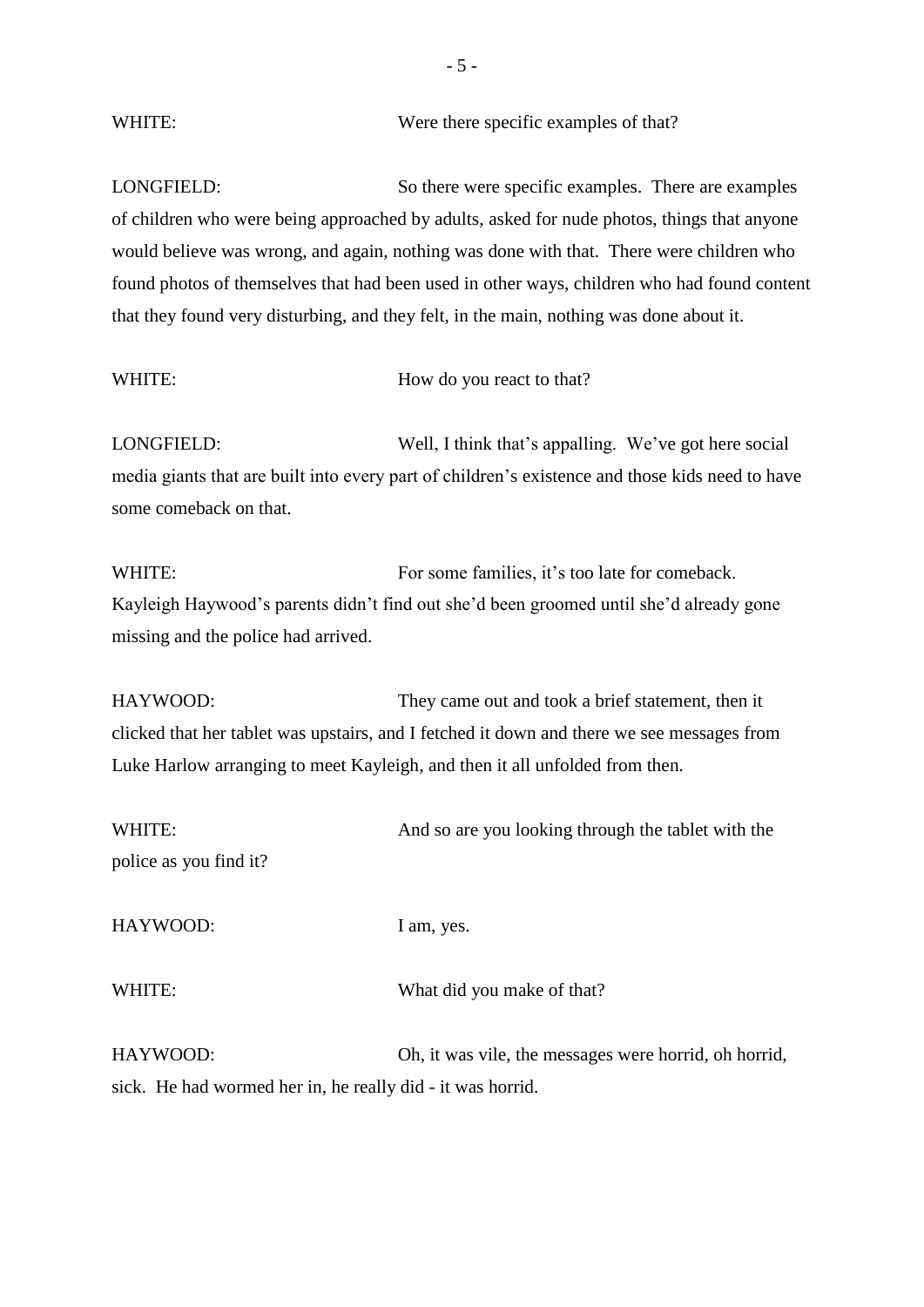WHITE: So that moment, it's almost like looking back in time you can see the messages and how it's been going; it's like suddenly being able to see a view into this world that you didn't realise was there.

HAYWOOD: Definitely. He'd sent her false hopes and Kayleigh being Kayleigh, because she was, you know, kind-hearted, trusted everyone, took on that he was going to look after her and be her friend.

WHITE: In fact Luke Harlow, who was 28 and unemployed, was anything other than a friend. His method was typical of many online paedophiles: they find children on Facebook or other social media sites and send out friend requests. Once connected, the groomer is able to message their victim in private. It sounds like you and Kayleigh got on – you had a good relationship. All this was going on in her private life, it was all happening up in her bedroom, on the tablet. She kept it all private?

HAYWOOD: She did, because obviously she didn't think nothing was going to happen, you know, she was a 15 year old girl - they need privacy. If she thought she was in danger, I would have been the first person she would have come to - either me or her dad - but she didn't. She didn't believe she was in trouble she didn't believe that she was in danger.

WHITE: And presumably that's partly because Luke, in his messages, was maybe reassuring her and telling her it'd all be okay?

HAYWOOD: He was, yes, promising her the world, saying that he would look after her, saying he would buy her gifts, let's be friends, etc.

WHITE: In fact, Harlow sexually abused her, kept her in his house, and then the following evening invited round his friend, 29 year old Stephen Beadman, who raped and killed her. He left her body in a hedgerow. Harlow was sentenced to 12 years in prison, Beadman at least 35 years. As we've discovered, the online grooming that led to Kayleigh's death is a daily reality.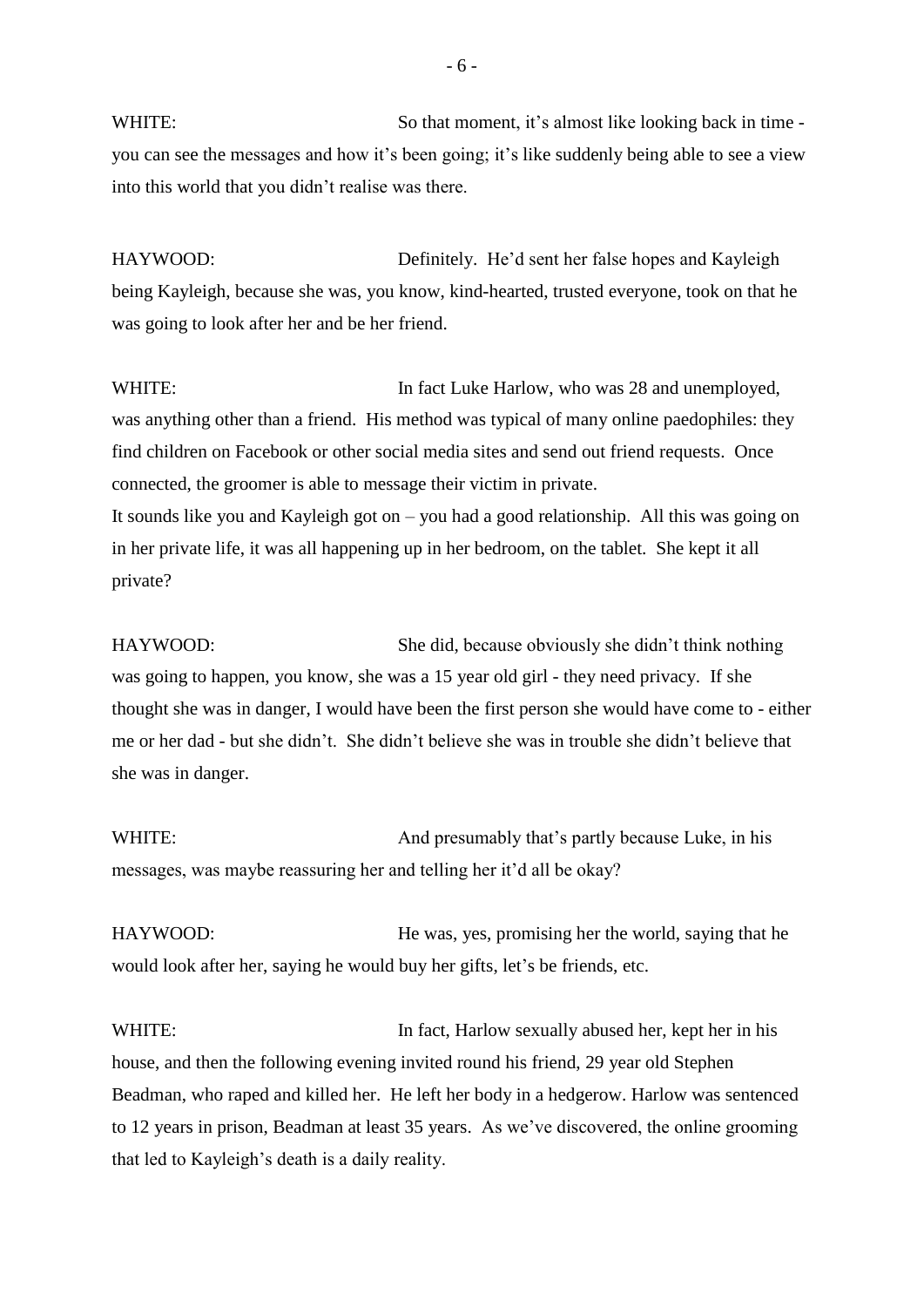WHITE cont: Back at the Met's morning briefing, the gathered officers are hearing about one incident where the contact, like that with Kayleigh Haywood, has started out on Facebook.

## ACTUALITY AT MET BRIEFING

MAN: Over a period of time a number of offences identified and passed across from Lancashire, Scotland and Avon and Somerset, all linked to a male residing in South London, concerns that he's contacting females on Facebook, young girls on Facebook, and inciting sexual activity, trying to get images of them.

| MARSHALL:                                                       | So how do we know that it's linked in with Lancashire                                          |
|-----------------------------------------------------------------|------------------------------------------------------------------------------------------------|
| and Scotland and Avon and ?                                     |                                                                                                |
| WOMAN:                                                          | That's where the victims are, I think.                                                         |
| <b>MARSHALL:</b>                                                | Oh, so the suspect's living here and                                                           |
| MAN:<br>telephone number which has resolved back to an address. | They've collated it and sent the IP address and the                                            |
| MARSHALL:                                                       | Okay, okay.                                                                                    |
|                                                                 |                                                                                                |
| MAN:                                                            | So all that needs is someone to take that to court to get                                      |
| a warrant, execute. It has got to be the most pressing matter.  |                                                                                                |
| MARSHALL:                                                       | Yes. Well if I ask you to review it                                                            |
| WOMAN:                                                          | It only came in very late yesterday, so                                                        |
| <b>MARSHALL:</b>                                                | Yeah, okay, can we bring that back on Monday to see                                            |
|                                                                 | where we are at with it? Obviously if there is risk there, we need to get that warrant as soon |
| as possible.                                                    |                                                                                                |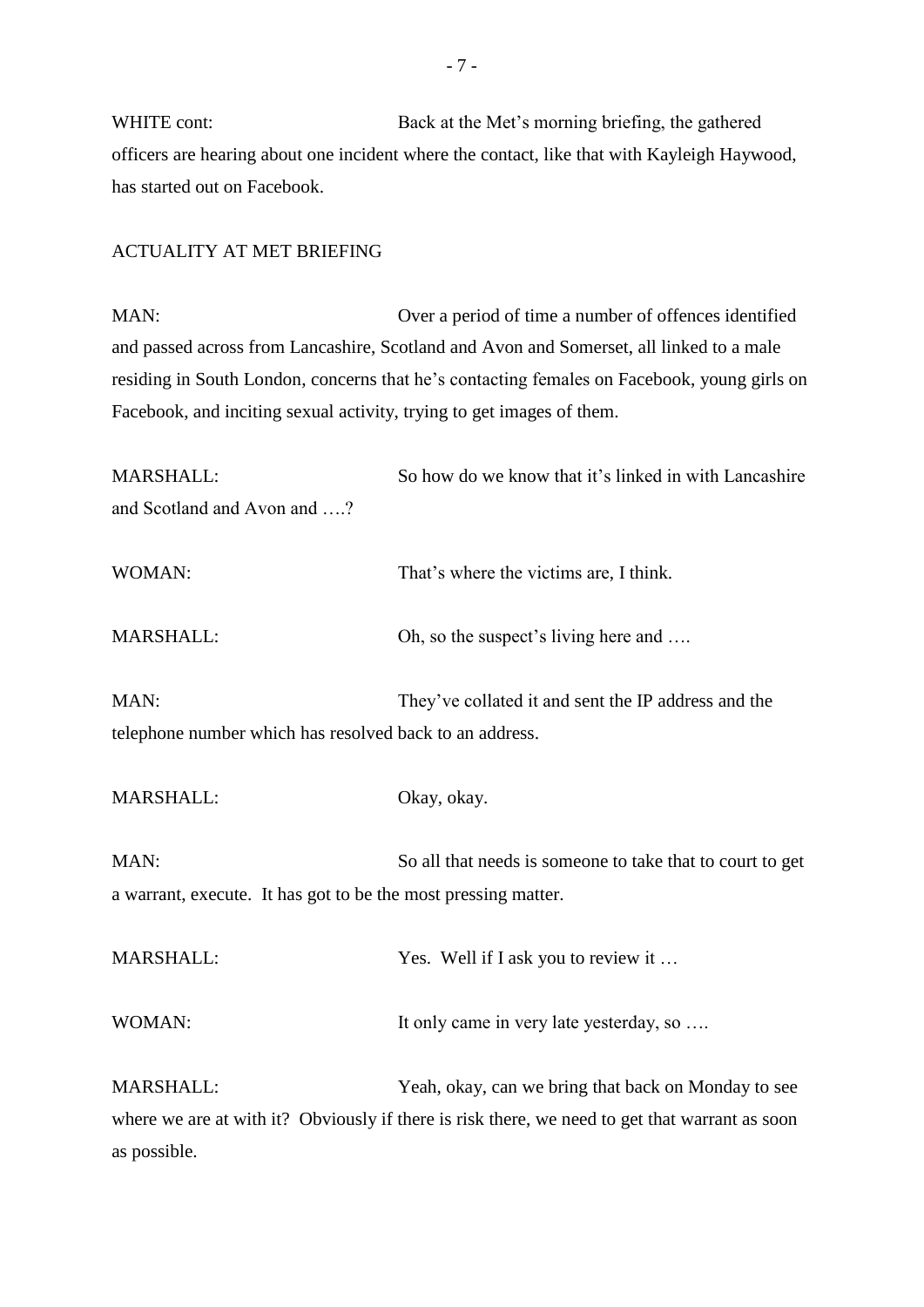WHITE: After the briefing, I spoke to the unit's boss, Detective Superintendent John MacDonald. He says the police struggle to get full cooperation from the social media firms.

Just talk us through the kind of bureaucracy that's involved if you think, okay, we've got to go to a social media company. What next?

MACDONALD: If they're abroad, you've got to get a legal document and that document's got to be presented abroad to the satisfaction of the authorities over there. That is a lengthy process, weeks if not months, to resolve something like that, if in fact they'll accept it. By the time we get told about it and we're satisfied that an offence has taken place, it's easiest to go and make the arrest and deal with what you get there, prosecute the offender for whatever you can and look after the victim. And I think, in terms of the social media companies, that my biggest concern is not that aspect, it's simply the lack of disclosure. They could be telling us now who's committing the offences, so we can stop things now. That's the frustration.

WHITE: MacDonald says the social media companies are simply failing to tell his team about grooming behavior, and he contrasts this with how those same firms approach images of child sexual abuse.

MACDONALD: The social media sites have been pretty good in terms of indecent images and I think they've done a reasonable amount of work on that; they make disclosures and we are arresting a lot of people for possession of images and swapping images of children. But what hasn't happened yet is grasping this risk, grooming online and passing information, disclosing information to the police so we can act on it. I haven't seen any come in the last 12 months directly to my team, which are a hands on team who go out and make the arrests, who protect the children.

WHITE: Facebook told us they make a lot of effort with the police, particularly the National Crime Agency's Child Exploitation and Online Protection Command. Since we spoke to the Met, Facebook has got in touch with them to try to address John Macdonald's concerns. But the Met aren't the only ones struggling with the social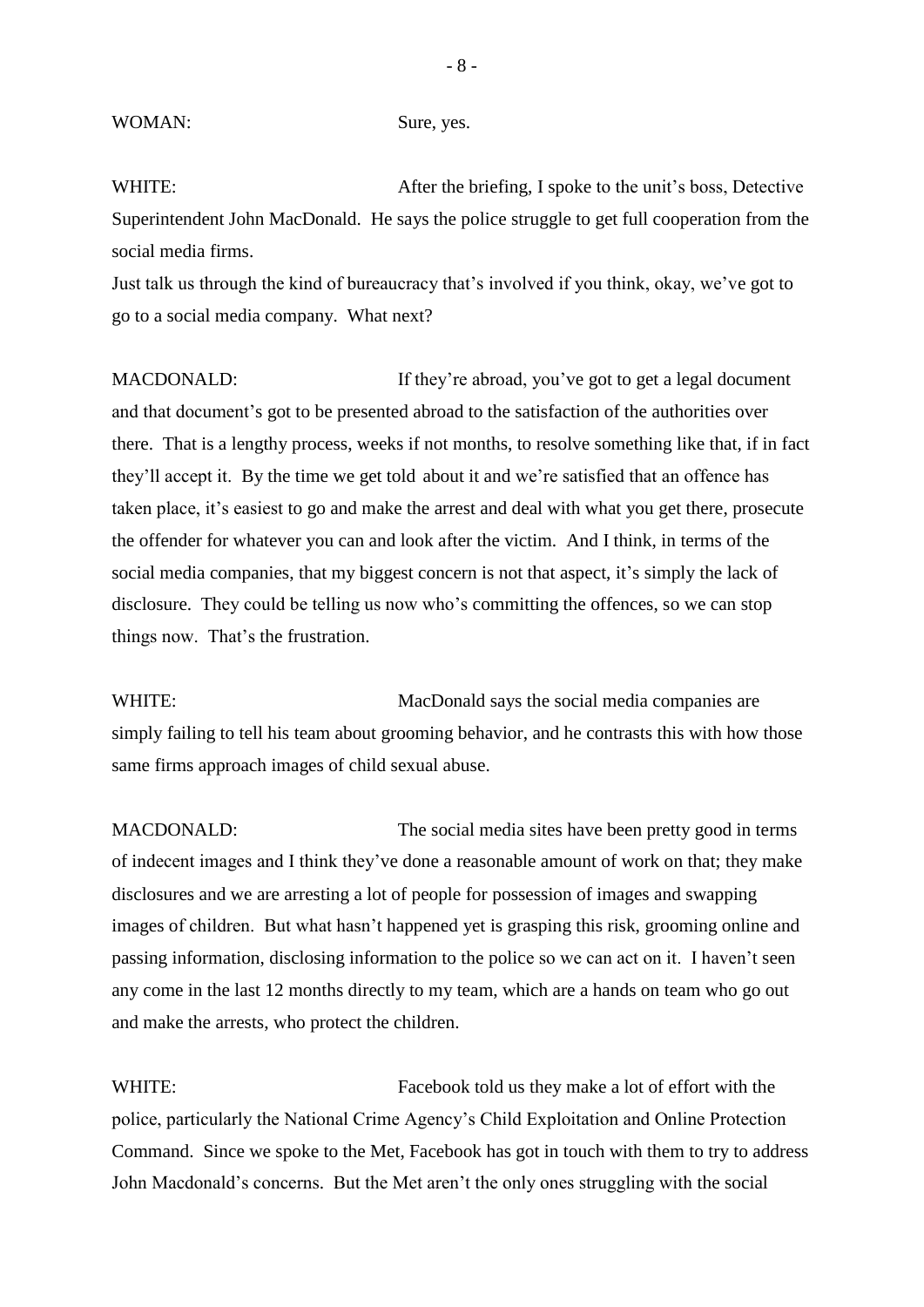WHITE cont: media companies. The Children's Commissioner fears the big players might not even be monitoring the disturbing behaviour children see on their sites.

LONGFIELD: It plays a major role. Over the last ten years, the internet is something which has been built into every aspect of life, and certainly into every aspect of communication. And what we've seen over the last few years is that activities, such as child sexual exploitation and grooming in different ways, have really seized upon social media as a way to speed up their transactions, and indeed drug use as well has been something where social media has been hugely helpful for them. Now that's not to say that social media is to blame for that, it's just that it's a useful tool for those that are seeking to use it for ill intent.

WHITE: Have you had interactions with the social media companies, and if so, how did that go?

LONGFIELD: Yes, they are very secretive if they're approached. If I approach them, I'd say, 'Please give me the number of times children have reported problems over the last six months, tell me what they were and tell me what you did about them,' but I do know that if they can't explain that to me, then actually yet again we've got this kind of veil of secrecy that comes over us, where actually the most progressive companies in the world are hanging onto data in a really secretive way.

#### **MUSIC**

WHITE: We got data from the police. We asked all UK forces how many times they'd recorded sexual offences against children involving the ten most popular social networks for kids. The results – from 22 forces - paint a worrying picture. Over the last three years there have been more than 7,000 offences involving those leading networks. That includes grooming, rape, sexual assault and sexual activity. The number's grown 44% in those three years. Of the forces, 14 gave us figures for individual social networks. Snapchat, for example, accounted for almost one in five of those offences. But by far the biggest share went to Facebook. Not only was the main Facebook site involved in 2,600 reported child sex offences, but if you take into account its subsidiaries, Instagram and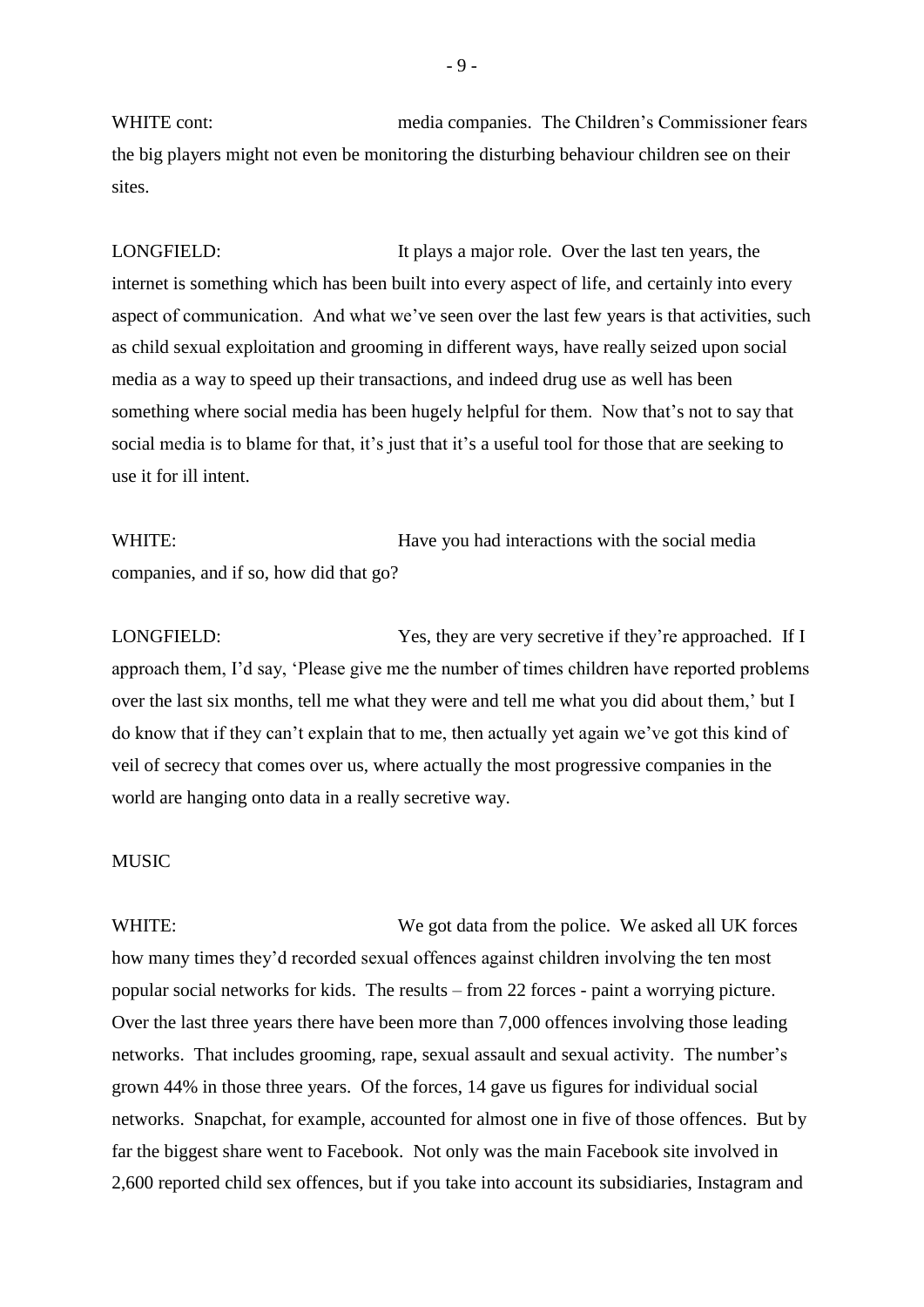WHITE cont: WhatsApp, Facebook Incorporated accounts for just over 70% of all these reported crimes. Of course, that's a reflection of how popular Facebook and its subsidiaries are compared to the other services. Even more troubling were the ages of the victims. More than a quarter were under 13, meaning they're below the minimum age for the major social networks. In other words, the grooming and sexual abuse of many of these children involved services they should never have been allowed to use. Snapchat told us they work to stop their systems being used for sexual content and that under 13s aren't allowed to use their service. But they didn't tell us how they verify users' ages. We asked Facebook's UK Head of Policy, Simon Milner, about the figures. That surely shows you're not doing enough on particularly this grooming behaviour?

MILNER: Well, I actually think what it shows is that we are very effective in the way that we cooperate with law enforcement, we help them out when they come to us and they need some information. But also it does tell you something about the scale of our service. A great majority of the people who use the internet are using Facebook, and as well as lots of teenagers, unfortunately as is the case in terms of people who want to try and have inappropriate contact with children, they will go to the places where they are, and that's something, that's one of the reasons why we take this issue so seriously.

WHITE: But some people claim they're so concerned about grooming on sites like Facebook, that they're taking matters into their own hands.

### ACTUALITY IN LIFT

LIFT ANNOUNCEMENT: Going up. Floor one.

WHITE: So-called paedophile hunting groups use fake profiles to find groomers online. They say they do what the police can't or won't. The police disagree and have criticised the hunters' methods. Among the most well-known groups is Public Justice. I went to see one of their members, Jay, at his flat in North London. So how does it work? So you set up the account, somebody volunteers some photos, what happens next?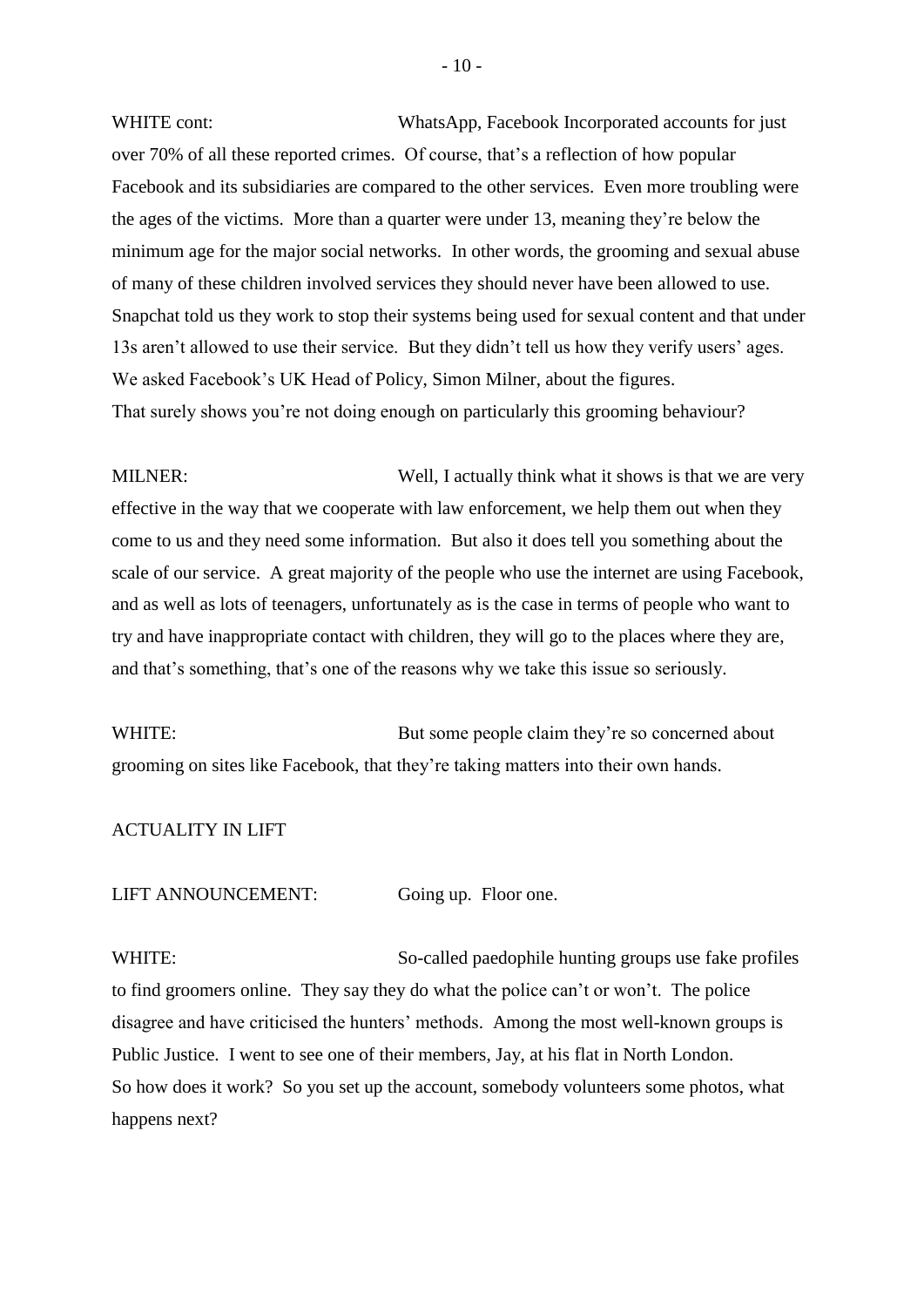JAY: So we'll set up a Facebook account. We don't add anyone, we don't request any people or anybody, purely for the fact is that would kind of be enticing them into something perhaps they wouldn't do, so I'll go into a few groups, play a few games just to get the account active, and I might go into a room. There was one that appeared, I don't know if it's been taken down, but it used to be schoolgirls in uniform or something like that. I might go in there and go, 'Hi, does anyone want to chat?' I'll leave it at that and then the next day I tend to go in, have a look at friend requests, chat requests and I'll just start chatting to people.

| WHITE:          | How many people are you getting effectively hitting on |
|-----------------|--------------------------------------------------------|
| these profiles? |                                                        |
| JAY:            | It can be hundreds, because a lot of it is we          |

# WHITE: Hundreds?

JAY: Yeah, because we tend to get people from other countries, it's not just the UK. So we tend to get a lot of other countries from around the world. I think they just go on to child-like pages, I think they probably …

# WHITE: So fan pages and that kind of thing?

JAY: Yeah, so they kind of do what we do. They go looking for what they're kind of hunting for, and unfortunately it's children.

#### ACTUALITY WITH COMPUTER

JAY: [TYPING] So I am 13, female, London, UK. Now most people, if they got that, would hopefully say, I'm not going to talk to this person, would just delete it, so I'm not inviting anyone in to these conversations. There you go, look again, I'm getting more friends requests. So …

WHITE: Good Lord, so there's three boxes opened up.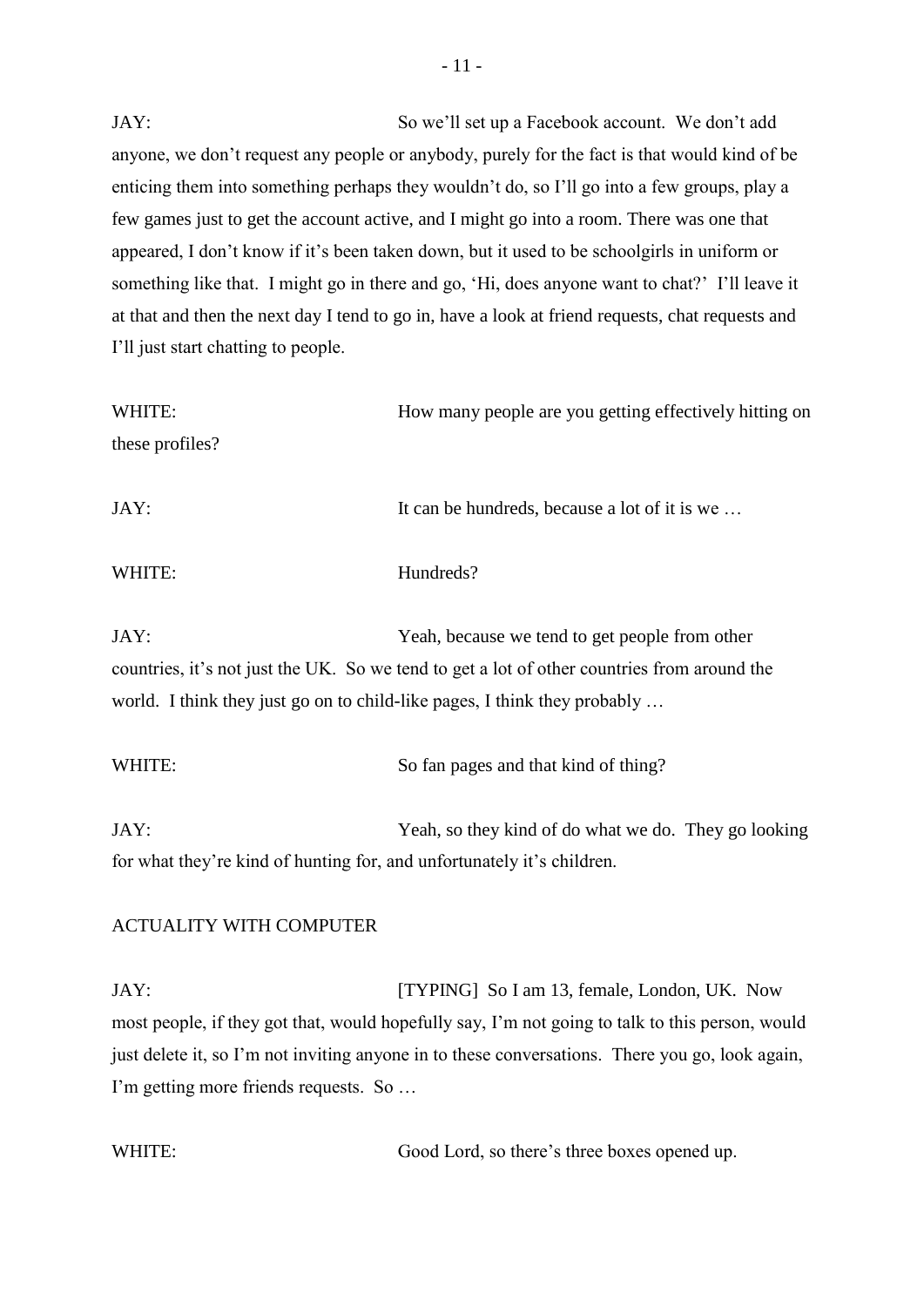JAY: There you are. London male. Male, 34, London. Now you've got to remember my user name does state Lisa, 13, female, London.

WHITE: So some people would look at that and say, well hang on, you're stringing this guy along and you're entrapping him.

JAY: The male from 34 London is asking me, 'knickers or thong today?' Not even, 'Hi, how are you, how's your day been?' anything like that. He's asking me what my knickers are. So where is this at all entrapment or anything like that? This is purely people just trying to get their rocks off with children.

WHITE: Jay says Facebook is one of the main sites where his decoy identity gets propositioned. He showed me a Facebook conversation he'd had through his 13 year old alter ego, with a man who said he was 57.

JAY: [READING CONVERSATION] 'I have to say you look sexy, love.' Bit of a strange thing to say to a 13 year old.

WHITE: So he's telling a 13 year old they look sexy on Facebook?

JAY: Yeah. So, I mean, this is 13 pages long so I won't go through the whole conversation.

WHITE: He's not lied about his age, he's been honest that he's 57, he knows he's talking to somebody who's 13 – or says they're 13.

JAY: Yeah. 'I would love to go out with you, we can meet up.'

WHITE: Several of these online chats have led to face-to-face meetings. As you can imagine, the people who think they've been chatting with a teenage girl are not exactly pleased to see Jay and his colleagues, especially when the police are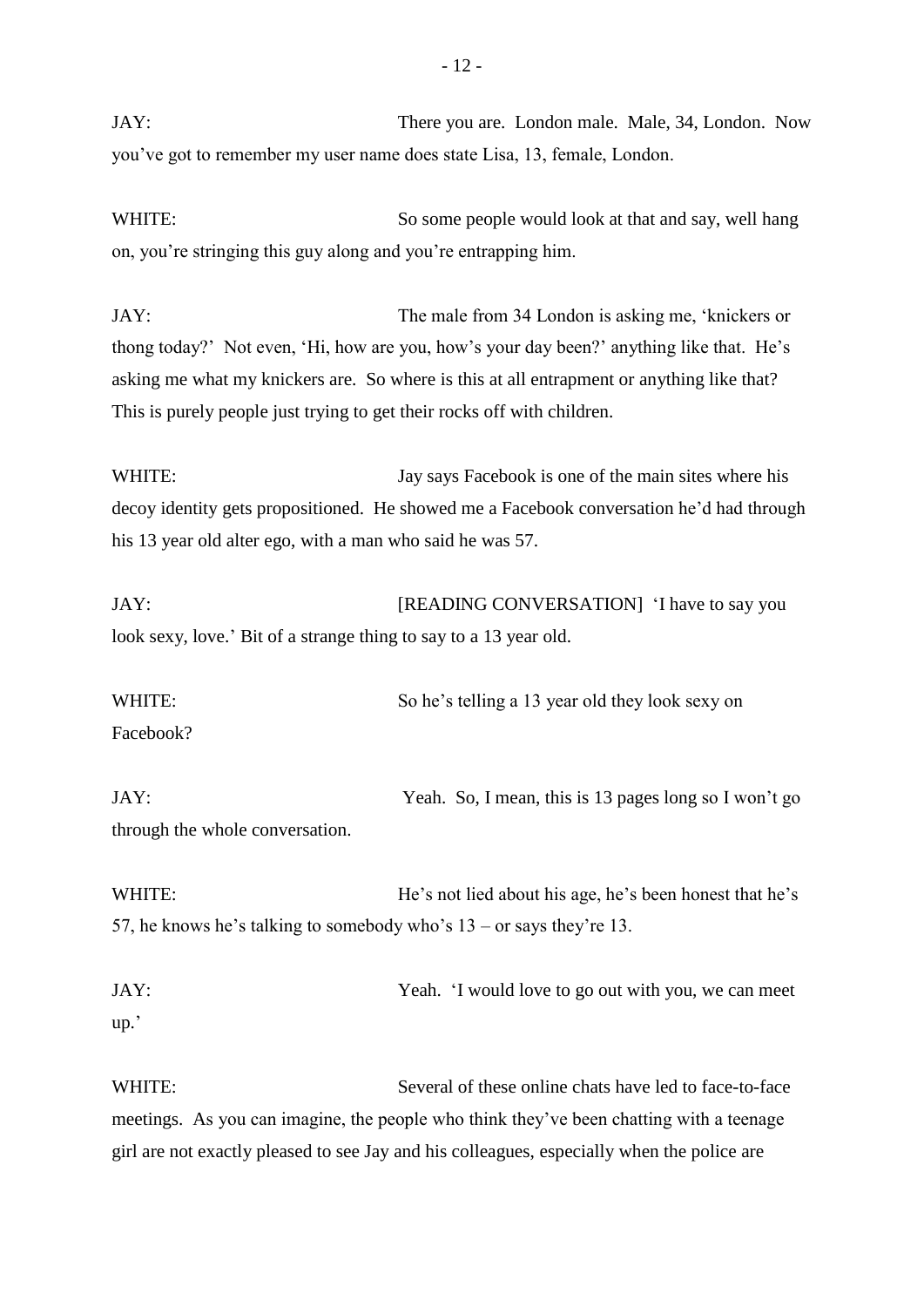WHITE cont: called. Some of these encounters have turned violent. In their defence, Public Justice point to several successful prosecutions of offenders they've 'hunted' – to use their words.

Most people would sum up what you do with the term 'vigilantism'.

JAY: We're not violent, we don't show any aggression to them, we are polite, courteous. As I'm talking to you now is how I will confront a paedophile, so I will introduce myself as Jay, I will introduce myself as the decoy and explain that it was actually me they were chatting to, and I will ask them why do they think it was acceptable to groom children online.

WHITE: The police have been pretty critical about this. Their view is that you are potentially getting in the way of investigations, you don't know the risks you are getting into. They're not keen on what you're doing.

JAY: Police officers in uniform tell us we should stop what we're doing because it's dangerous, we shouldn't be doing it, but they always say to us, out of uniform, 'Carry on, you're doing a grand job,' but no, I don't think it does hinder police cases.

WHITE: Whether you agree with Jay or not, he claims his methods offer the chance of catching offenders early in the grooming process. That's vital, because it gives victims the best chance of putting the past behind them and rebuilding their lives. I caught up with one victim of abuse who's doing just that.

# ACTUALITY IN CHORLEY

WHITE: I'm here in Chorley on a beautiful summer's day, we're next to a park where kids are having lessons outside. I'm on my way to meet Kyran Peet, who was a victim of abuse, a victim of grooming and he's bravely agreed to tell us his story.

## KNOCK ON DOOR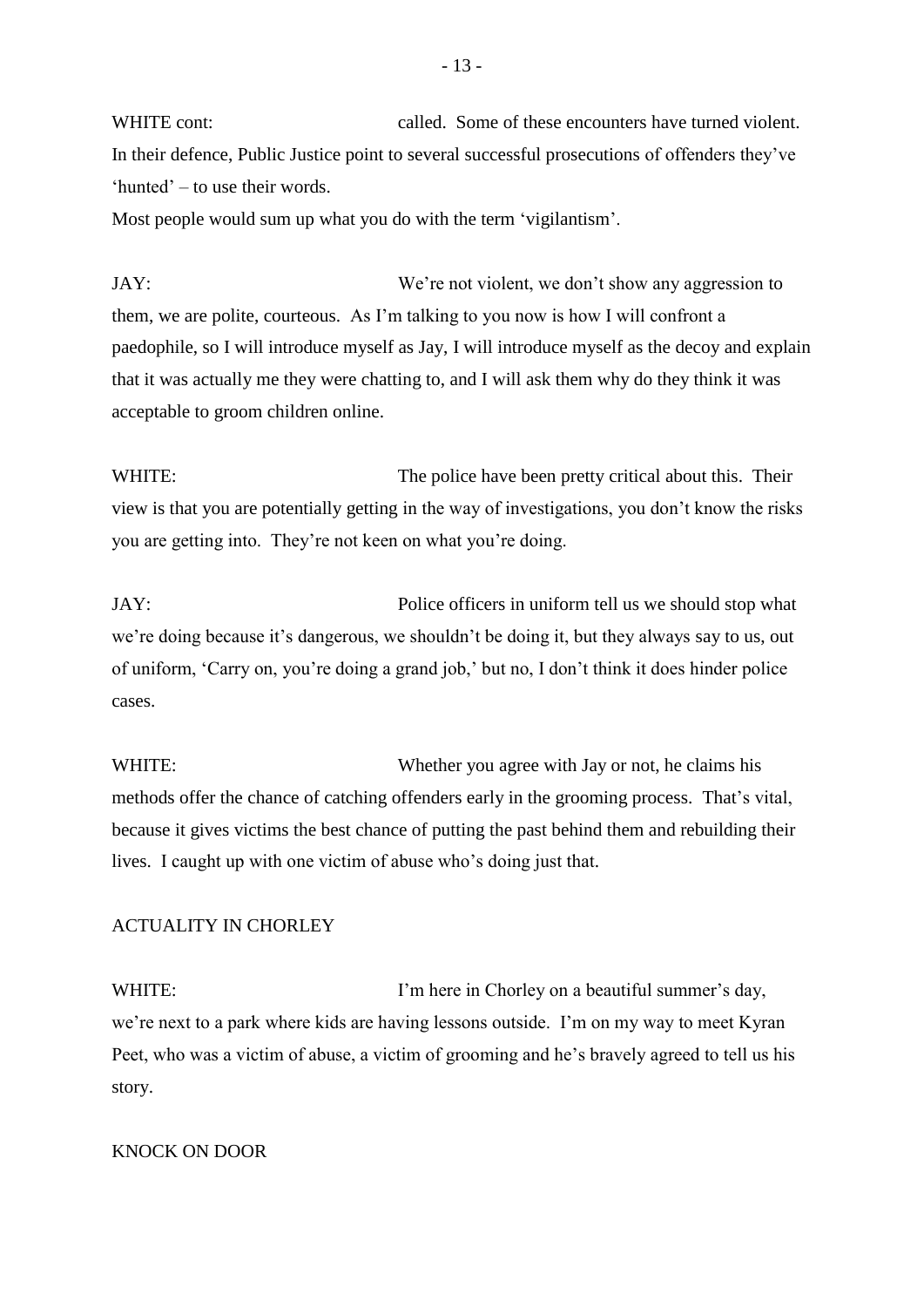| WHITE:                                       | Hi, is it Kyran?                                   |
|----------------------------------------------|----------------------------------------------------|
| PEET:                                        | Hi, yes.                                           |
| WHITE:                                       | I'm Geoff, how are you doing?                      |
| PEET:                                        | Hi, nice to meet you.                              |
| WHITE:                                       | Sorry to interrupt your packing. Can we come in?   |
| PEET:                                        | Yeah, yeah, sure.                                  |
| WHITE:<br>supplies for a sponsored trek.     | Now 19, Kyran is off to Brazil and is stockpiling  |
| PEET:<br>insect repellent and sleeping bags. | Yeah, more mosquito bands. Basically it's a lot of |

WHITE: You're probably going to need it, yes. He's raising money for the Children's Society, the charity that helped him through the sexual abuse he suffered as a 13 year old. It was a difficult time in Kyran's life – he'd just come out as gay and a new Facebook friend provided just the reassurance he needed.

PEET: From everything that he said and everything that he sounded like, he sounded incredible, he sounded really caring and really lovely, so it just attracted me.

WHITE: And presumably somebody who's there for you online quite a lot, you could ask questions, chat a lot at different times of the day and so on?

PEET: Yeah, like we were speaking nonstop for quite a while, but it went really fast. I think it was only like two weeks that we were speaking before we met.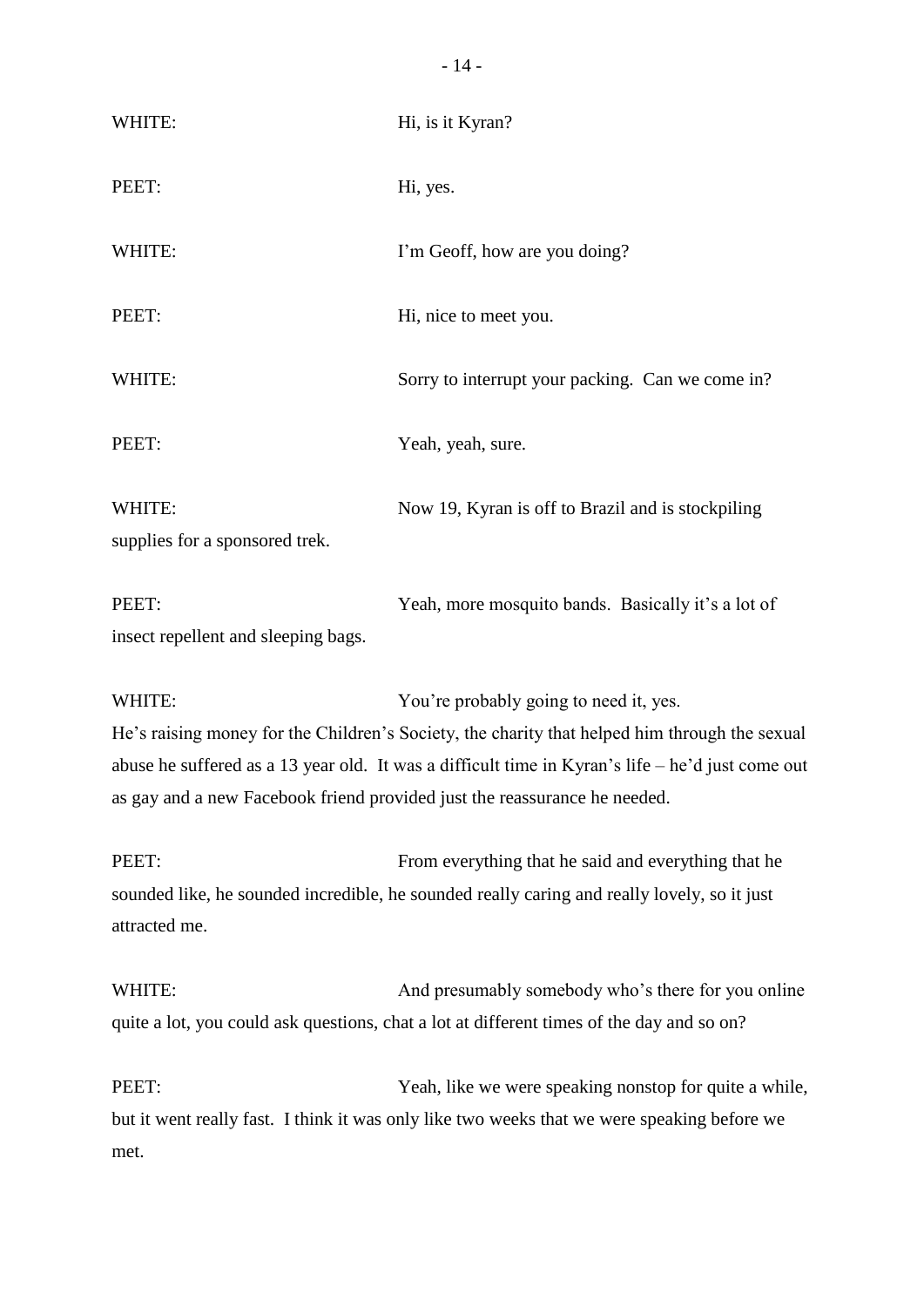| And in terms of his age, how old did he say he was?   |
|-------------------------------------------------------|
| He said he was 18, but he was actually 23.            |
| So that's a huge difference, particularly when you're |
|                                                       |

PEET: Yeah, from 13 to 18 isn't good anyway, but like I said, I thought that was fine, like it's only five years, not realising that I was way too young. He came to the house, I told all of my family he was just a friend, and nobody really had a clue up until things started not adding up and my behaviour started to change a little bit.

WHITE: So you were having basically a relationship in secret. You were appearing to be friends in public but there was a more romantic relationship going on between you in reality, is that right?

PEET: Yeah, between us, we would say that we were together and there was obviously a sexual relationship there as well. And my family didn't know up until I found out his real age; that's when I said everything to my family and from there we got in contact with the police.

WHITE: Kyran says he's put it behind him – he's moving on. His abuser was convicted, but even afterwards, Kyran still had feelings for him.

PEET: It was for a while actually, after the court case, I think it was about a year where I genuinely did still feel like I knew it was fake and I knew the persona that he was putting on was to groom me, but I couldn't help but feel like I did fall for that guy, even though it was a persona, I did love him.

WHITE: Could technology have spotted Kyran's abuser before he wormed his way into the youngster's affections? Computer algorithms track our behaviour and show us adverts on these social media sites. Could the same methods be used to identify grooming? Tech company Safetonet thinks so. It's been trialling software that aims to identify harmful behaviour online. The idea is that parents will be able to install the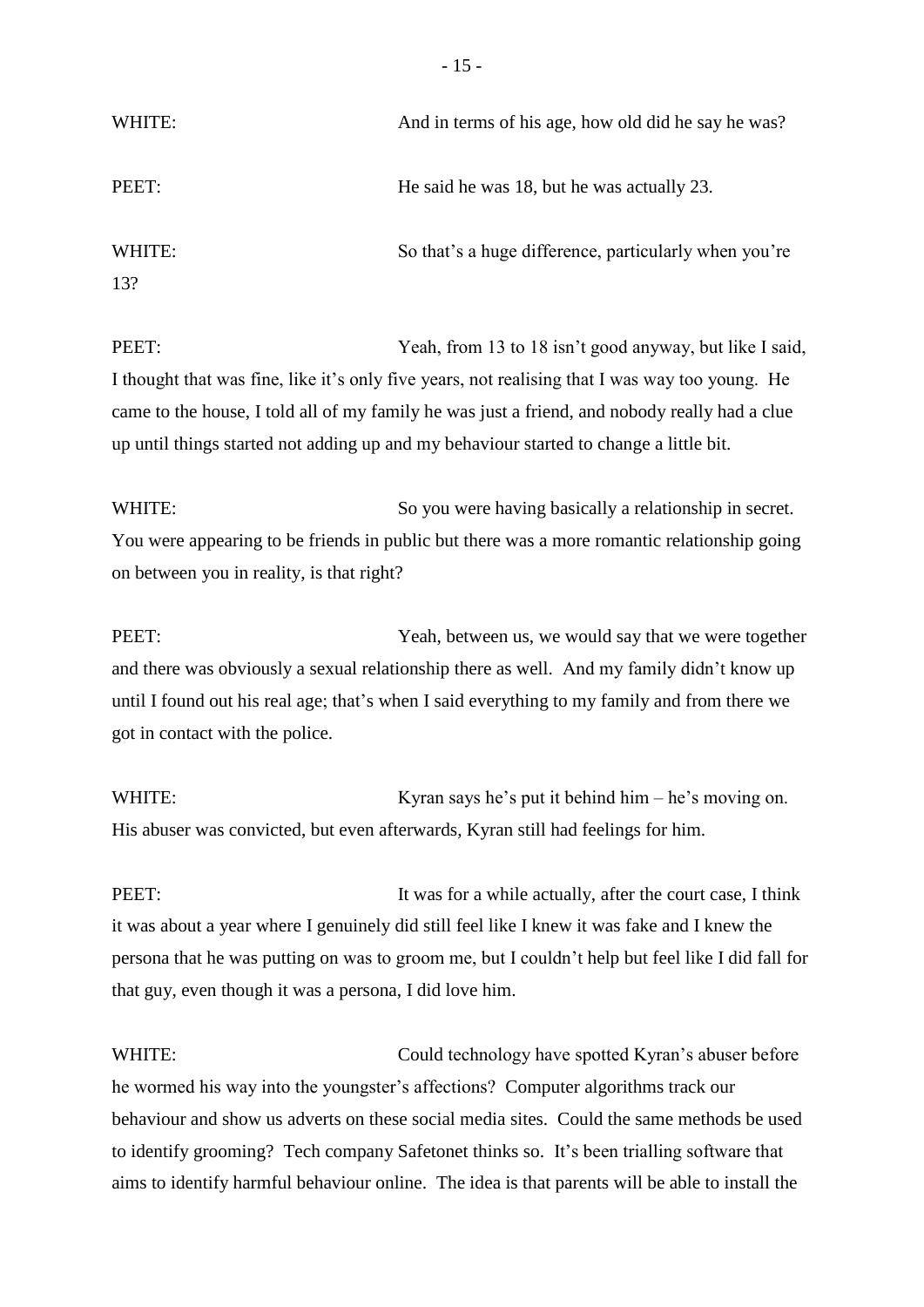WHITE cont: company's app on children's phones, with their permission. Its Chief Executive, Richard Pursey, explains how it works.

PURSEY:<br>Step one, it's got to learn the pattern of behaviour, so it works out when your kids speak online, what they say, how frequently they typically answer to an incoming message, the language they use, who they are talking to and so on, so it determines their environment. And then effectively it's looking for anomalies in behaviour, so it's on the alert looking for when things change – so the language changes, the profanity level is, I don't know, 10% of maximum but suddenly they've gone to 35%. That's a change in their behaviour and the software goes looking for what causes that change. Do we think that Facebook and Twitter and Snap and all these other guys have got the ability to write algorithms like ours to spot the sort of stuff that we're spotting? Yes, we do. They have to. These are some of the biggest companies in the world, they employ some of the greatest talent. They can afford to recruit the best skills, the best graduating talent from the best universities around the world. So can they do it technically? Yes, they can.

WHITE: We understand some social media sites are already experimenting with this kind of technology. What about Facebook?

MILNER: What we should be doing, and I think this is exactly what my colleagues do, is focus on behavior, and if somebody is trying to use Facebook to have inappropriate contact with young people, we proactively, using various tools as well as the intelligence we get from other sources, we go after that and when we come across it we alert the authorities to that individual.

WHITE: Of course, a technological solution is still some way off – if it indeed ever arrives. For the moment, the main approach has to be that of educating youngsters. How are they coping with that?

#### ACTUALITY AT SCHOOL

WHITE: So we're now in the sixth form common room here at Charnwood College in Loughborough. The sixth formers are sitting in the open plan area, some of them studying, some of them perhaps pretending to study, and I'm here to meet a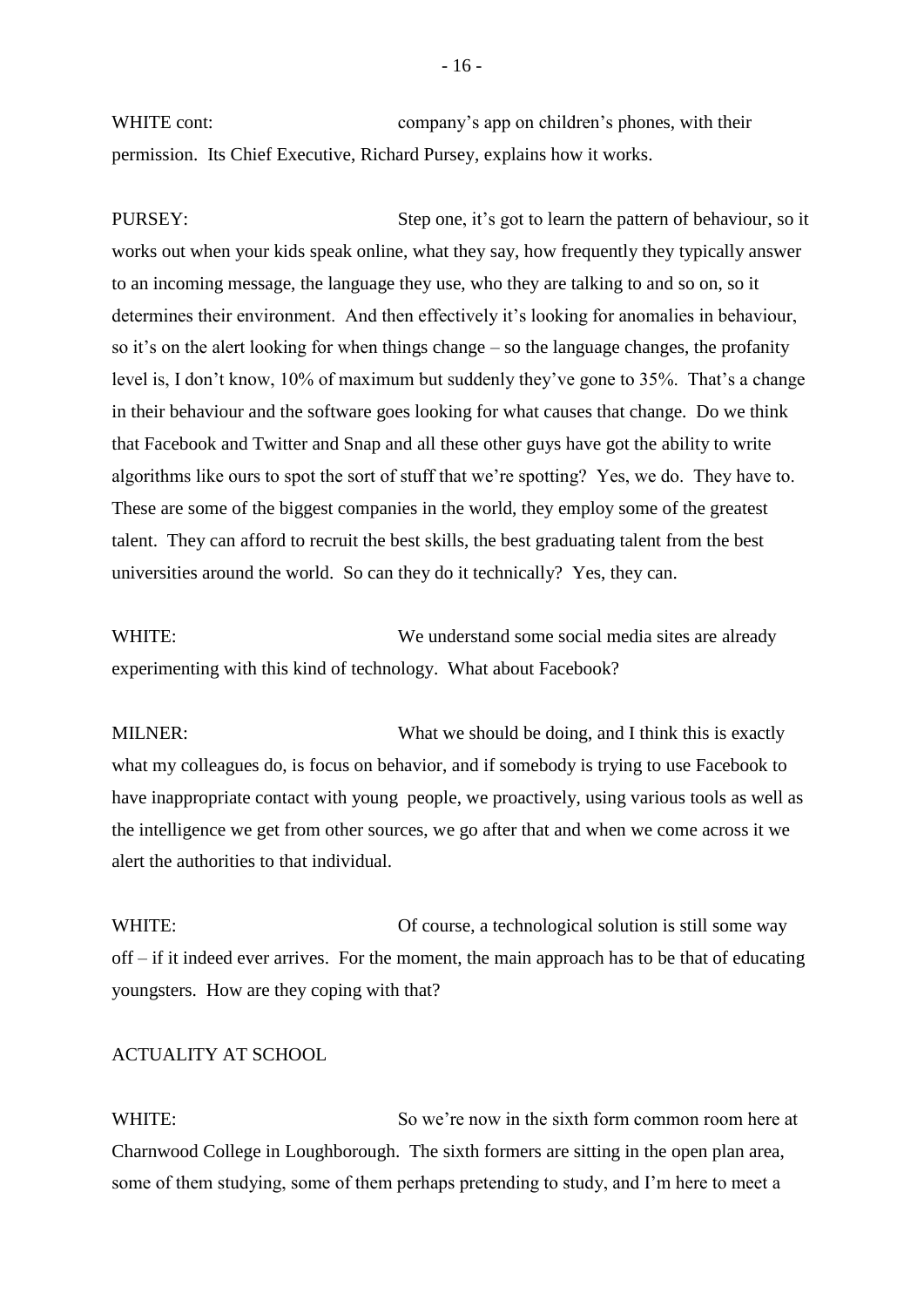WHITE cont: group of children to talk to me about how they use social networking, and most importantly, how they try to keep themselves safe. I told you I'd forget your names, so let's go round again. So ….

| KATIE: | Katie, I'm 13 years old. |
|--------|--------------------------|
| ELLIE: | I'm Ellie and I'm 13.    |
| SHEKA: | I'm Sheka and I'm 15.    |
| ALEX:  | I'm Alex and I'm 14.     |

WHITE: In terms of how many messages you're sending, because obviously at school you've got school work to get on with and so on, but give us an idea of an evening, how many messages would you send back and forth, roughly?

| <b>SHEKA:</b> | Thousands, thousands. |
|---------------|-----------------------|
|               |                       |
|               |                       |

WHITE: Thousands?

SHEKA: [LAUGHS] Because you're not just going to be talking to one person, you're talking to like five or six people at the same time - well that is if your friends are like all online, then yeah. And for the whole day, you have to think about the

morning, the afternoon, at night before you go to bed, everything, so it's like loads.

WHITE: The pace of chat is frenetic. The problem is, who's on the other end of the conversation? Anyone from anywhere in the world can set up an account and get in touch directly with children.

KATIE: Sometimes on Instagram, people from like completely different countries try and add you with like random user names that you have no clue what they mean.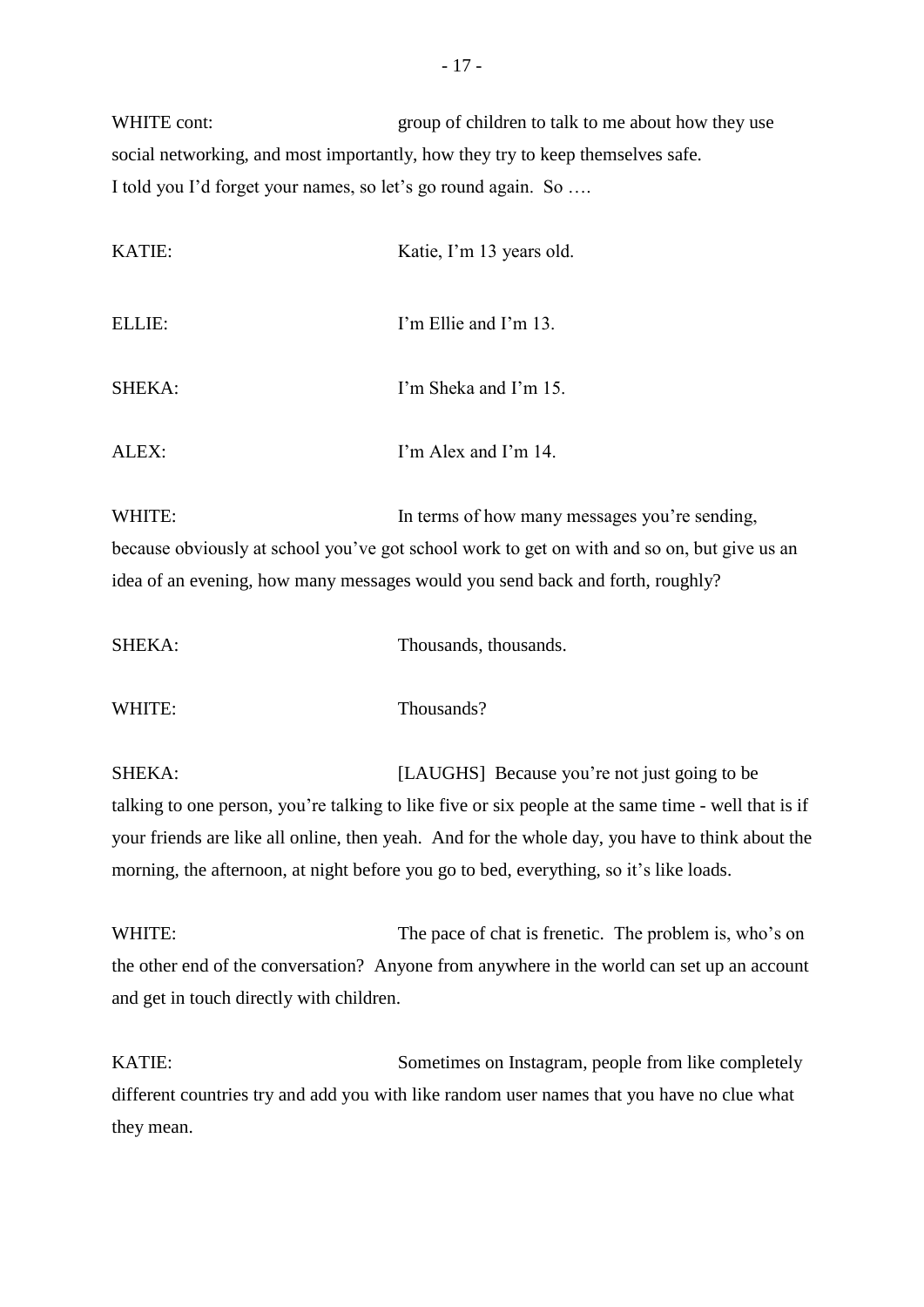WHITE: Do they give you any kind of message or do they say anything to you?

KATIE: Well one time before they've messaged me and been like, 'Hi, I'm blah blah blah, nice to meet you,' and stuff, but I kind of just like block them and don't reply. I could show you if you want.

| Yeah, go on, let's have a look. Have you still got the |
|--------------------------------------------------------|
|                                                        |
| There's five people who I have no clue who they are.   |
| Yeah, and I've got this dodgy person. I don't even     |
|                                                        |
| Want some help?                                        |
| Yeah.                                                  |
| Mr Abdul                                               |
| A lot of them, I just don't know what they are.        |
| This guy doesn't even have a name, it's just MMMA6.    |
| How often does this happen, where you get random       |
|                                                        |
| I would say once every week. On my private account I   |
| only let people who I know follow me.                  |
| When you say people you know, how do you know          |
|                                                        |

who's who online, as it were?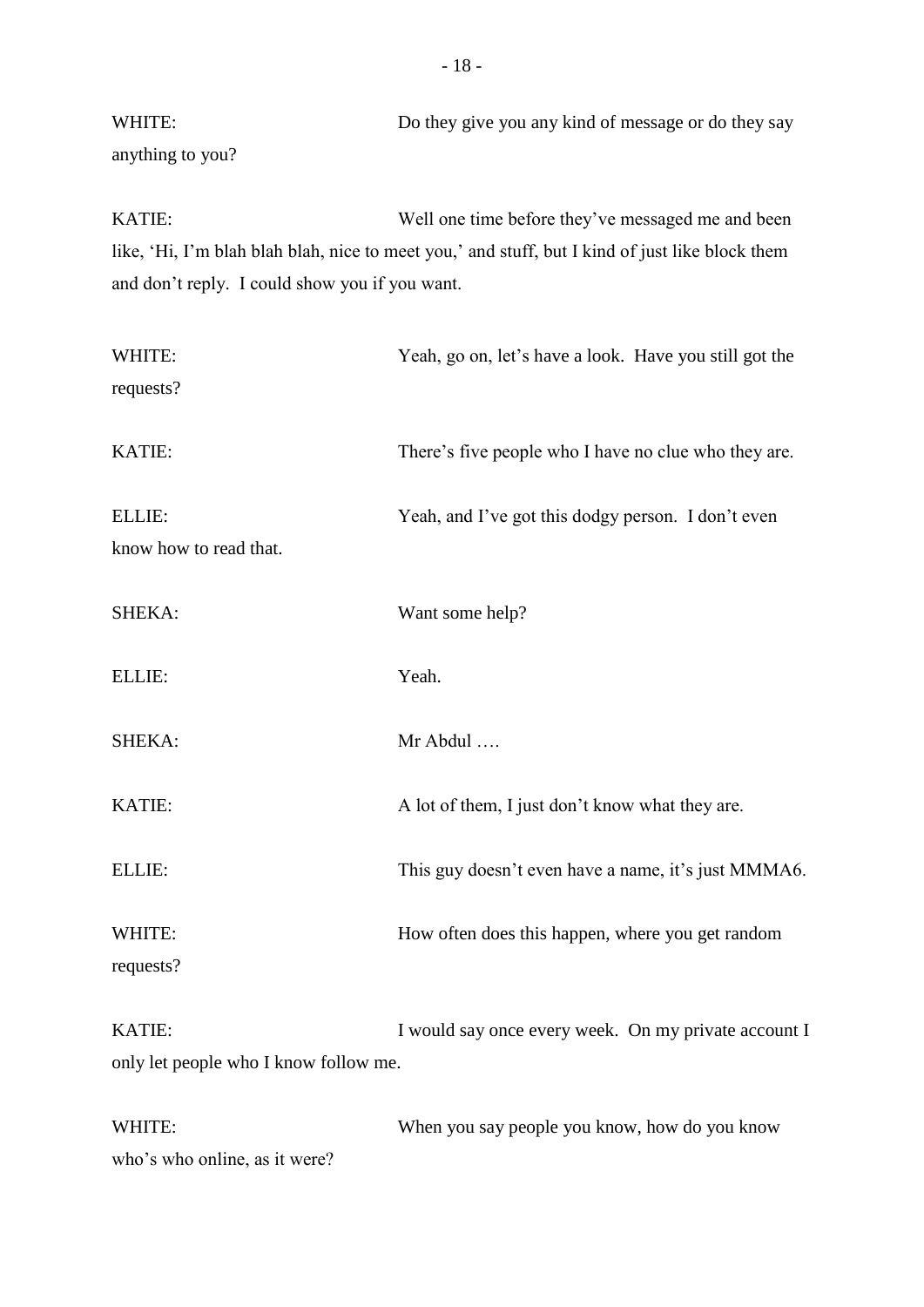KATIE: Because you can ask them in real life, and stuff. You usually text them, asking if it's actually them.

WHITE: So you've got a back chat that you go to people with and say, 'I've had a request from you – is it you really?'

KATIE: Yeah, I usually just do that on text messages normally.

WHITE: When it comes to online stranger danger, these children are pretty clued up – partly because they've seen that hard-hitting police video based on Kayleigh Haywood's case. And partly because Kayleigh herself was a pupil at a school just a few miles from theirs.

#### EXTRACT FROM VIDEO

GIRL: FREE HE wants me to meet his friends, so he must be serious about it. [CRYING] Get off me! Go away! Help me! Help!

ALEX: I think one of the biggest shocks was how unsafe and horrible the world is when they're behind closed doors. It happened so close to us and we wouldn't have known at the time, but then for her to get killed is horrifying.

ELLIE: It was really shocking to think that anybody could want to do that even, let alone go and do it.

WHITE: Kayleigh's abusers were sent to prison, just like Kyran Peet's abuser and many of the offenders caught by groups like Public Justice. All of them used Facebook to groom their victims. So you'd hope that when such people are convicted, their Facebook accounts would be closed down. That's certainly what Facebook seems to say. The company has a simple rule, and it's here on the site in black and white: convicted sex offenders are not allowed to use Facebook. It sounds very clear and probably quite reassuring to young users of the site and their parents, but we've discovered it's not quite as straightforward as it seems. Sitting in a café, within just a few clicks, I found almost two dozen convicted child sex offenders whose profiles were still live on Facebook.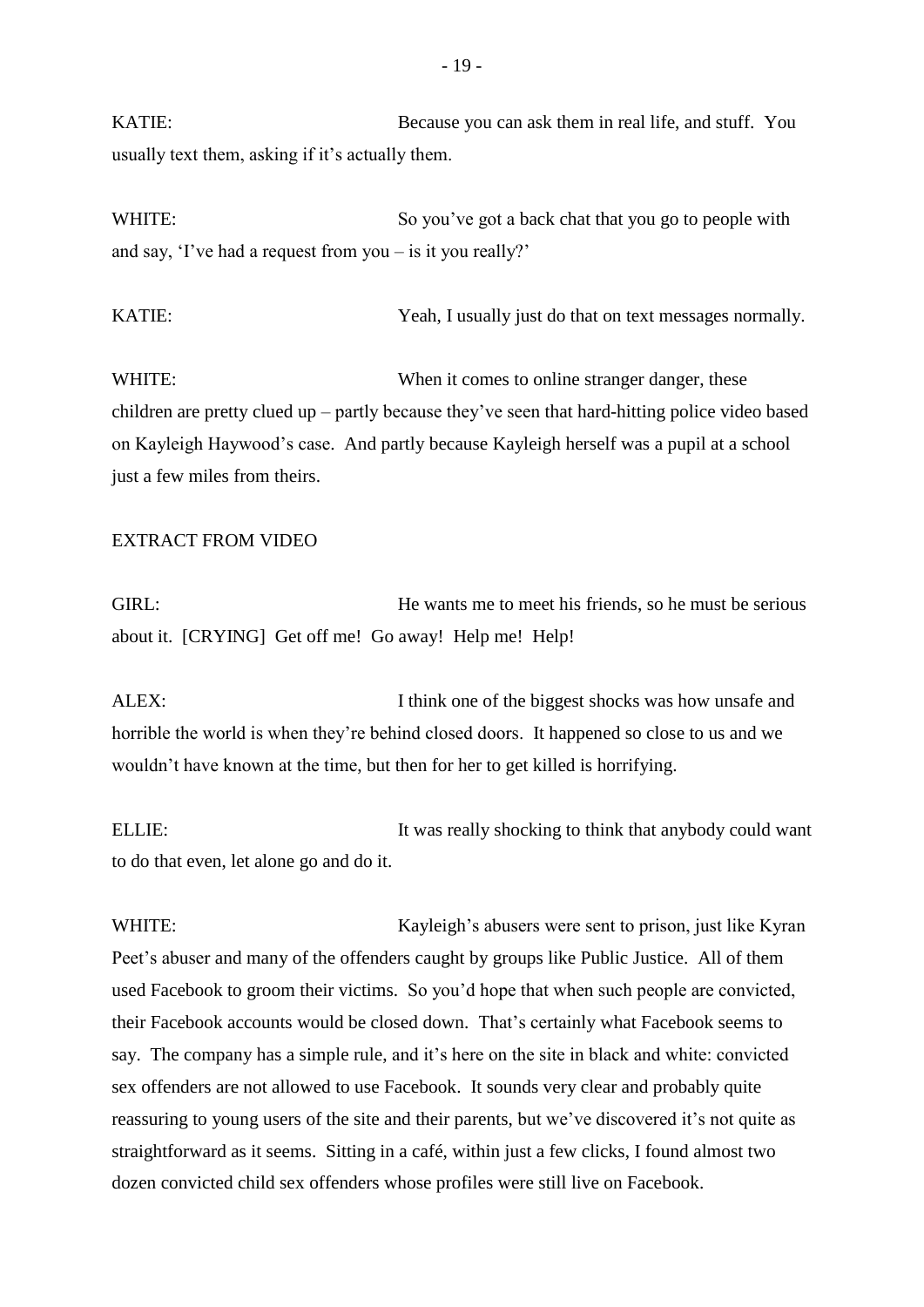#### ACTUALITY ON FACEBOOK

WHITE: So this is an unsettling experience. I've got two screens in front of me. On one screen I've got details of convicted child sex offenders. I've got their mugshots, I've got their names, I've got details of the offences that they committed. And on the other screen I've got Facebook profiles under the same names with similar - in some cases, identical – pictures. And what's striking is the contrast between the two things. On the one hand, in black and white, the horrific offences that have been committed, and on the other hand, people in Facebook world with their friends, their family, what they've liked – sometimes pictured with children. It's the contrast that's really disturbing. Among them, a profile matching another man who tried to groom Kayleigh Haywood just days before she was raped and murdered. Kayleigh was contacted on Facebook by Bruce Cordwell. In February 2017, he was sentenced to three years and seven months in prison for trying to groom her for sex. We showed Cordwell's Facebook account to Kayleigh's mum, Stephanie.

## ACTUALITY WITH STEPHANIE

WHITE: We've found a profile which we think is that of Bruce Cordwell, still on Facebook and still live. What do you make of that, the fact that he still has an account there?

HAYWOOD: I think it's absolutely vile on Facebook. I think it's disgusting.

WHITE: The accounts we found are almost certainly just the tip of the iceberg – they're the ones that used the offender's real name, as well as a profile photo that was clearly identifiable from the police mugshot. Many more may be using the site under false names or with privacy settings that mean I can't track them down. We decided to tell Facebook about those we had found.

So I'm going to start reporting the suspected child sex offender profiles that we've found to Facebook. There's a form on the site. Basically you fill it in, give the profile name and then some evidence as to why you think that they're an offender. So this could be a police record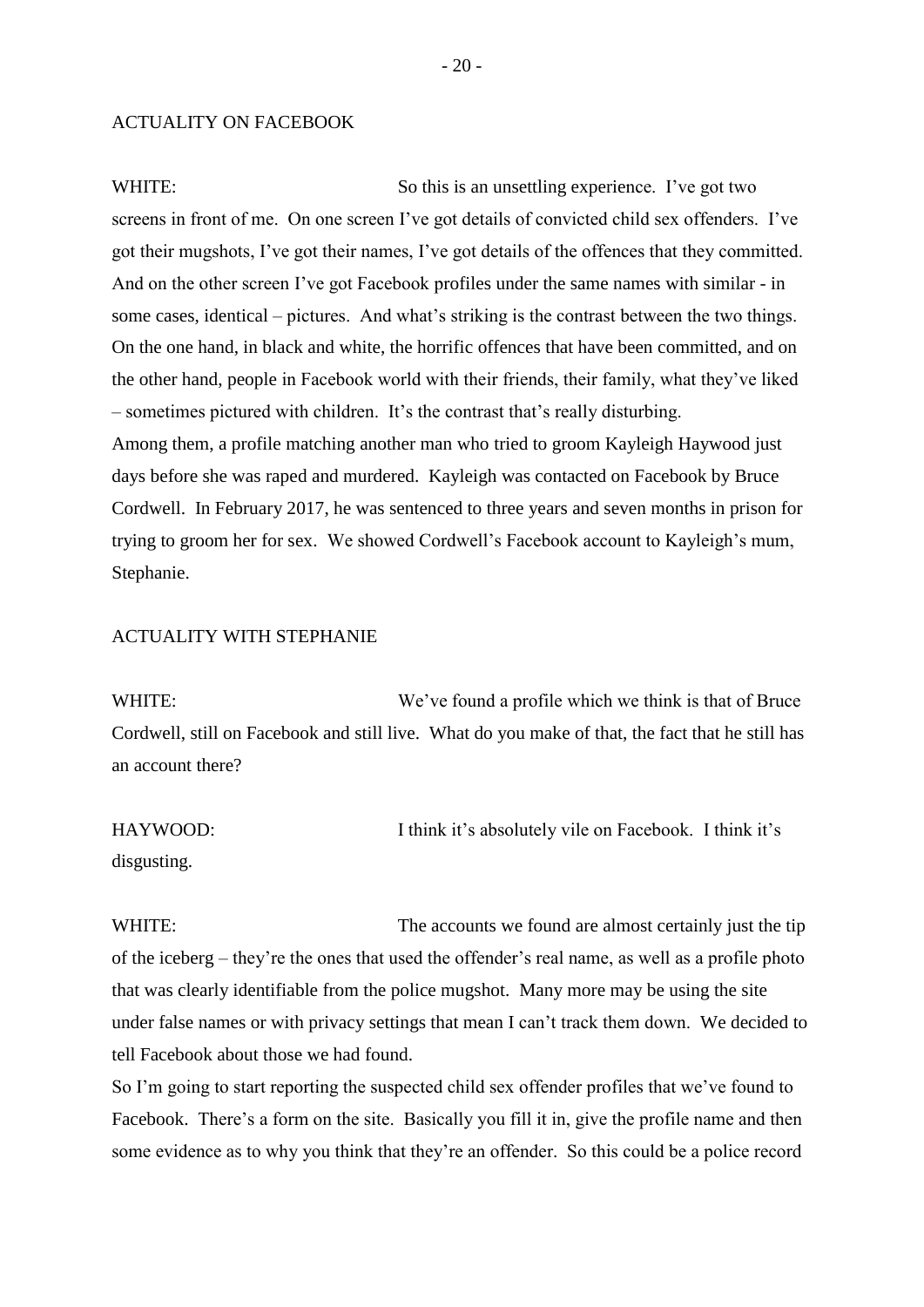WHITE cont: or it could also be linked to a local newspaper, some local news report, and then you submit it to Facebook, so I'm going to do that now for the few dozen profiles that we've found.

Of the 22 profiles we reported, most were taken down within 48 hours. When a profile is flagged up, Facebook checks with the police before removing it. But after a week, six of those we reported remained live. Guidelines which Facebook helped draw up say we should have been kept informed about what happened, and if the profiles weren't taken down, given an explanation why. But we received no contact from Facebook until we approached their press office for a formal response. I put our findings to Facebook's UK policy director, Simon Milner.

In a couple of hours I managed to find almost two dozen convicted child sex offenders on Facebook, reported them to you and you took them down. I have to say, it struck me after a while that I felt like I was doing a job you guys should be doing?

MILNER: Well look, we appreciate that you did that; we appreciate when anybody reports to us things that are happening on Facebook that shouldn't be. Our teams that particularly focus on this, work with the relevant local police force to get authorisation from them, and as you say, it works.

WHITE: I mean, those people that I found, had it not been for me going out and finding them, would still be on the site. It doesn't seem beyond the wit of man for Facebook to, for example, employ someone to do what I did in a café for a couple of hours.

MILNER: Well, actually we've found, in terms of our working relationship with law enforcement in this country and elsewhere, that they actually think we are amongst the most effective company in dealing with this issue, and we actually do have the right kind of arrangements in place.

WHITE: What seems to be coming across loud and clear then is that for Facebook itself, for the company, its employees, you don't think it's your job to take proactive measures yourself to find convicted child sex offenders on your site. It's up to other people.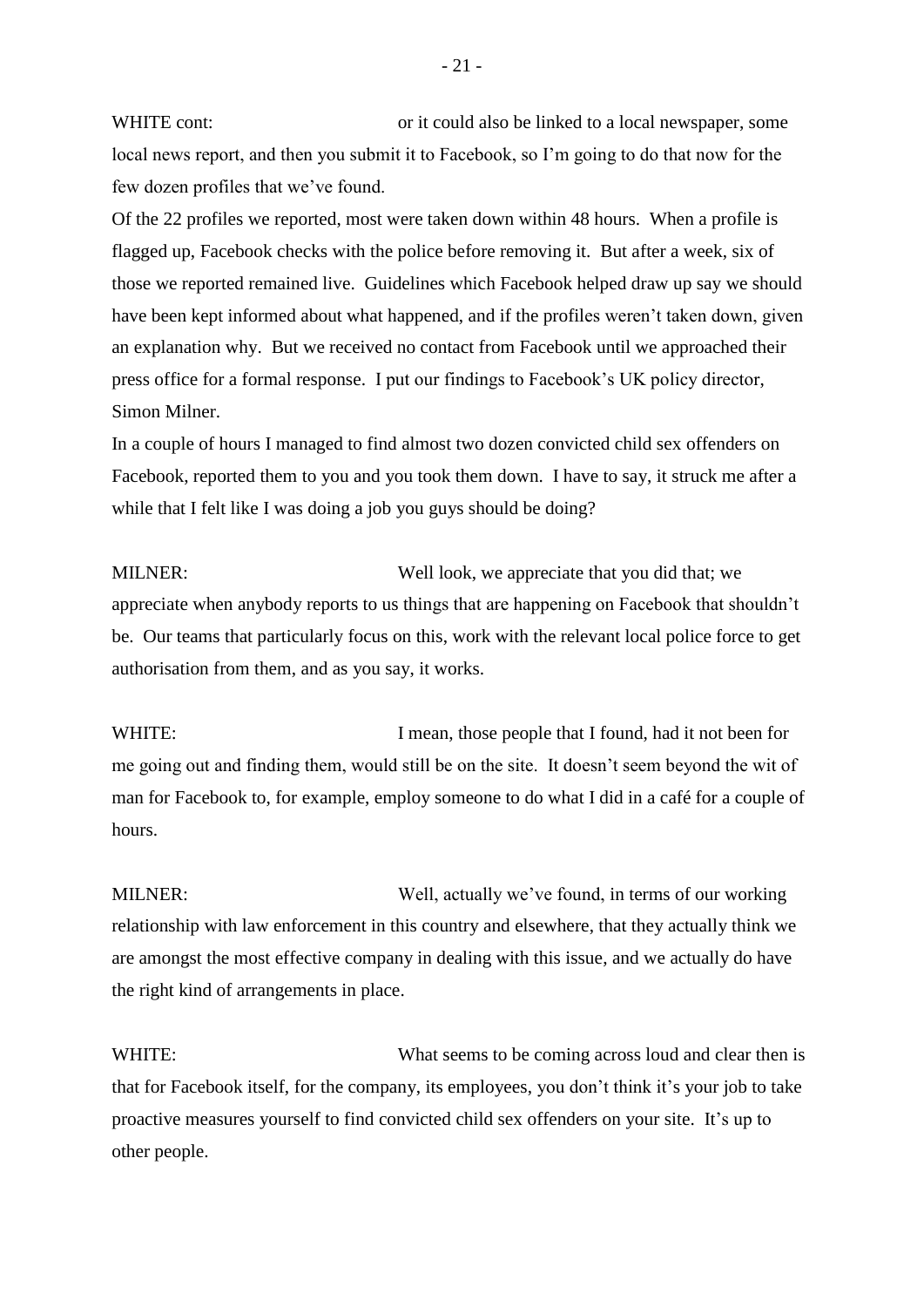MILNER: What absolutely is our responsibility is to ensure that we give people the tools to know, and the education, the advice, either directly on the service or via our partners, of what to do in these situations. But I want to be really …

#### WHITE: So that's a yes then?

MILNER: No, absolutely not. I want to be really clear about this, there is proactive work that we do, the same way in which specialist units in the police work based on intelligence, we do use intelligence to proactively go after behaviour on the site that shouldn't be happening.

WHITE: So you are doing proactive monitoring of the behavior, so why not then just take down the profiles of the people who have been convicted of this? That seems to be a fairly easy, low-hanging fruit way to go about it?

MILNER: And we do do that when the police let us know about it.

WHITE: As a general rule though, it does seem tech companies take a more reactive approach when it comes to grooming, compared to images of child sexual abuse. Could there be a legal explanation for this? Jenny Wiltshire, a criminal defence solicitor from law firm Hickman and Rose thinks so.

WILTSHIRE: Social networks come within the regime of hosting companies, which are covered by an EC directive, which gives them a lot of protection. The directive essentially says that if the social network doesn't have actual knowledge of unlawful activity, then they can't be liable either criminally or in civil damages. It's only once they are made aware and they are provided information to say that unlawful activity has happened that they are under an obligation to act expeditiously to remove that material or disable the access to that information. So that's resulted in social networks acting reactively rather than proactively to the problem.

WHITE: So this is where we get the concept that Facebook and other social networks will respond to what users do, so you have to report it to us and then we'll do something about it?